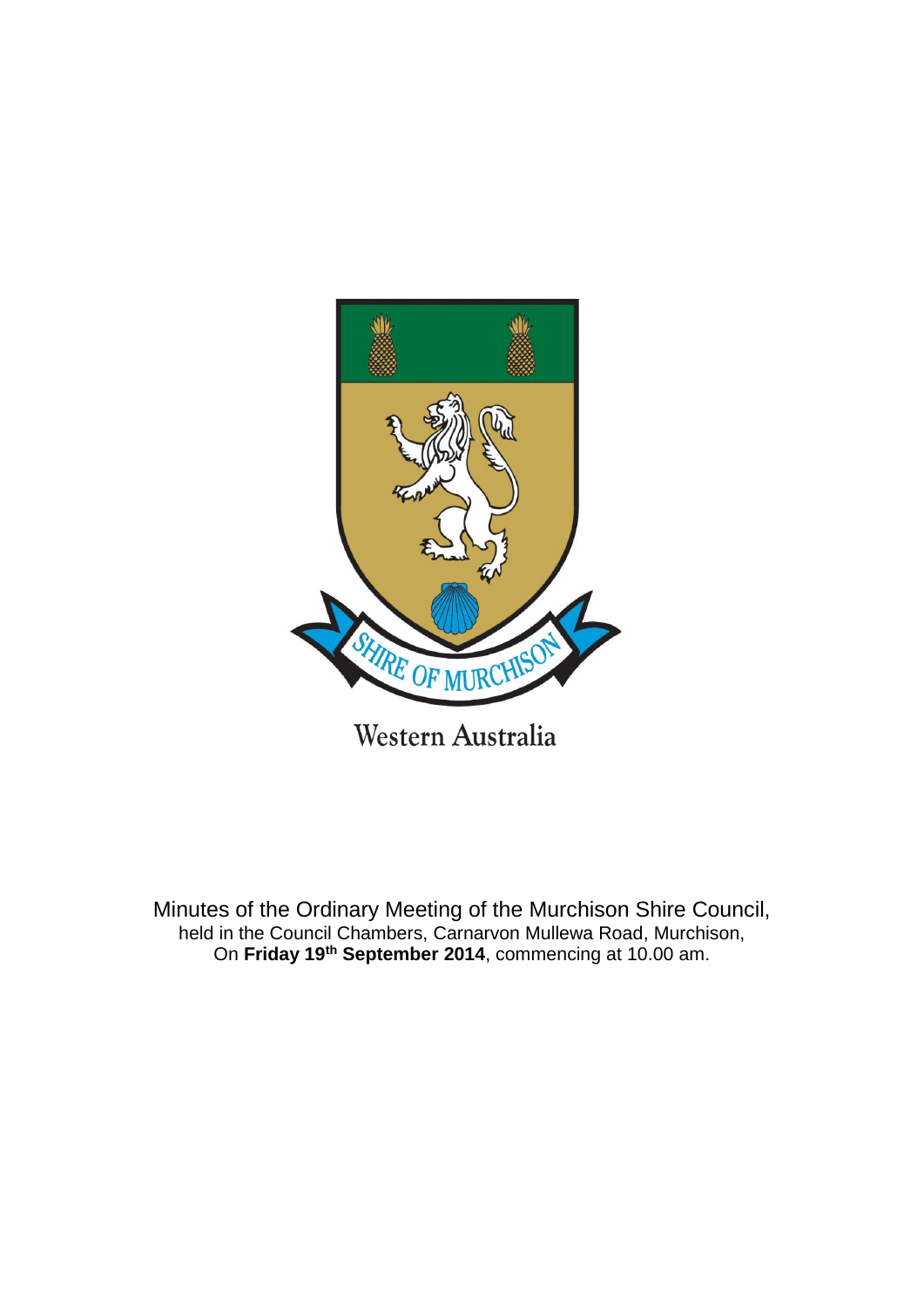| 1.  | DECLARATION OF OPENING/ANNOUNCEMENT OF VISITORS 3        |  |
|-----|----------------------------------------------------------|--|
| 2.  | RECORD OF ATTENDANCE/APOLOGIES/LEAVE OF ABSENCE 3        |  |
| 3.  | RESPONSE TO PREVIOUS PUBLIC QUESTIONS TAKEN ON NOTICE 3  |  |
| 4.  |                                                          |  |
|     | 4.1                                                      |  |
| 5.  |                                                          |  |
| 6.  |                                                          |  |
| 7.  | NOTICE OF ITEMS TO BE DISCUSSED BEHIND CLOSED DOORS3     |  |
| 8.  |                                                          |  |
|     | 8.1                                                      |  |
| 9.  | ANNOUNCEMENTS BY PRESIDING PERSON WITHOUT DISCUSSION4    |  |
| 10. | PETITIONS/DEPUTATIONS/PRESENTATIONS/SUBMISSIONS 4        |  |
| 11. |                                                          |  |
| 12. |                                                          |  |
| 13. |                                                          |  |
|     | 13.1                                                     |  |
|     | 13.2                                                     |  |
| 14. | 14.1                                                     |  |
|     | 14.2                                                     |  |
| 15. |                                                          |  |
| 16. |                                                          |  |
|     | 16.1                                                     |  |
|     | 16.2                                                     |  |
|     |                                                          |  |
|     | Tender RFT.GTS MU 07.2014 - Flood Damage Works13<br>17.1 |  |
|     | 17.2<br>17.3                                             |  |
|     | 17.4                                                     |  |
|     | 17.5                                                     |  |
|     |                                                          |  |
|     | 18.1                                                     |  |
|     | 18.2                                                     |  |
|     | 18.3                                                     |  |
|     |                                                          |  |
| 20. |                                                          |  |
| 21. | 21.1                                                     |  |
|     |                                                          |  |
| 22. |                                                          |  |
| 23. | 23.1                                                     |  |
|     | 23.2                                                     |  |
| 24. |                                                          |  |
|     |                                                          |  |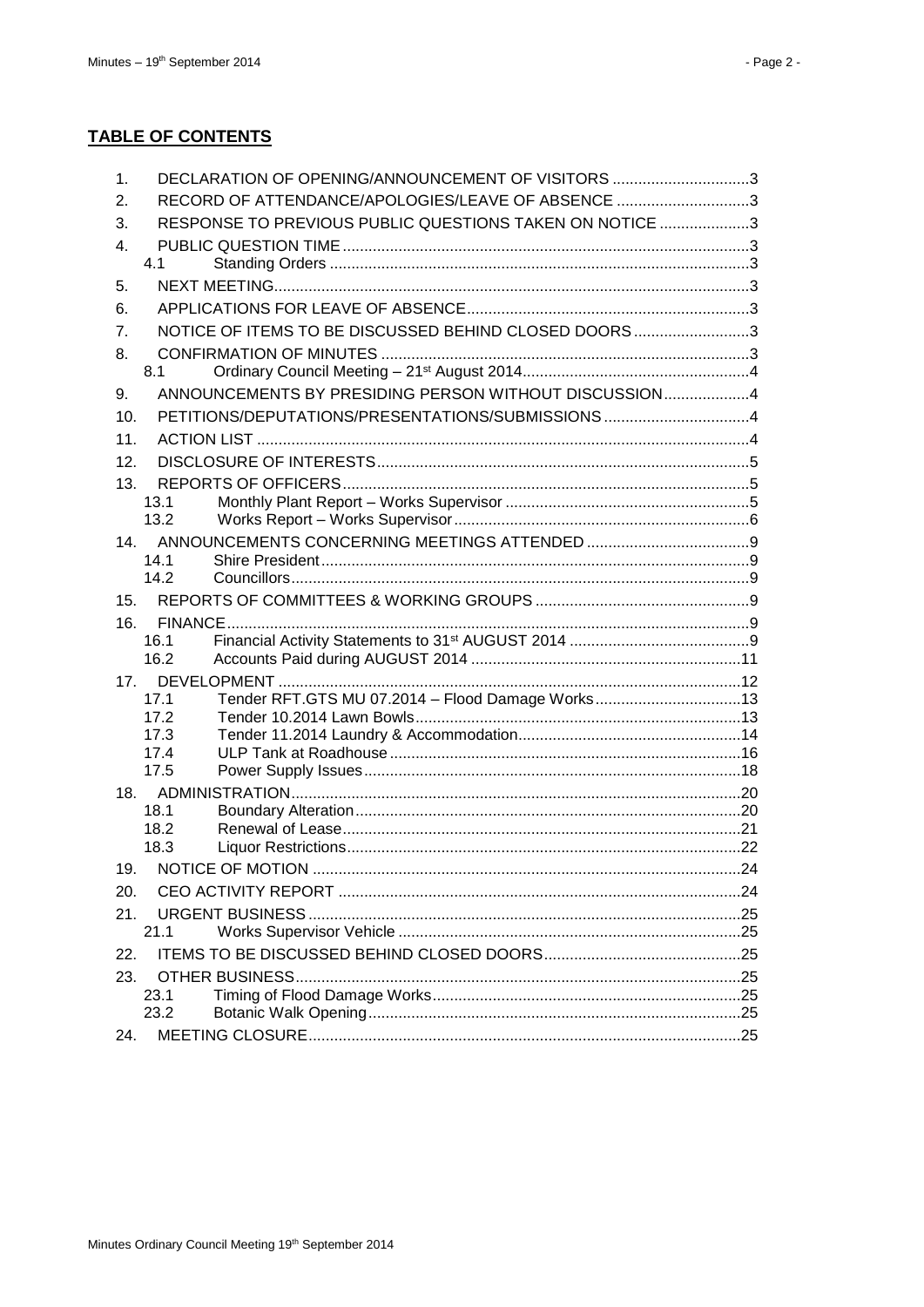# <span id="page-2-0"></span>**1. DECLARATION OF OPENING/ANNOUNCEMENT OF VISITORS**

The Shire President declared the meeting open at 10.30am

#### <span id="page-2-1"></span>**2. RECORD OF ATTENDANCE/APOLOGIES/LEAVE OF ABSENCE**

#### **Elected Members:**

Councillor M Halleen, Shire President Councillor R E Foulkes-Taylor, Deputy Shire President Councillor S A Broad Councillor A Whitmarsh Councillor P Squires

#### **Staff:**

Jenny Goodbourn – Chief Executive Officer Brian Wundenberg – Works Supervisor Candice Smith – Senior Finance Officer

**Apologies:** Cr Miles Williams

**Leave of Absence:** Nil

**Public Gallery:** Nil

## <span id="page-2-2"></span>**3. RESPONSE TO PREVIOUS PUBLIC QUESTIONS TAKEN ON NOTICE** Nil

## <span id="page-2-3"></span>**4. PUBLIC QUESTION TIME**

Nil

#### <span id="page-2-4"></span>**4.1 Standing Orders**

# *Council Decision:*

**Moved: Councillor Broad Seconded: Councillor Whitmarsh**

**That the following Local Law-Standing Orders 2001 be stood down:**

- 8.2 Limitation on the number of speeches
- 8.3 Duration of speeches

**Carried For: 5 Against: 0**

## <span id="page-2-5"></span>**5. NEXT MEETING**

The next meeting is scheduled for Friday 17<sup>th</sup> October 2014.

## <span id="page-2-6"></span>**6. APPLICATIONS FOR LEAVE OF ABSENCE**

## <span id="page-2-7"></span>**7. NOTICE OF ITEMS TO BE DISCUSSED BEHIND CLOSED DOORS**

It is proposed that the council move behind closed doors to discuss item 17.1 - Tender RFT.GTS MU 07.2014 – Flood Damage Works

## <span id="page-2-8"></span>**8. CONFIRMATION OF MINUTES**

Nil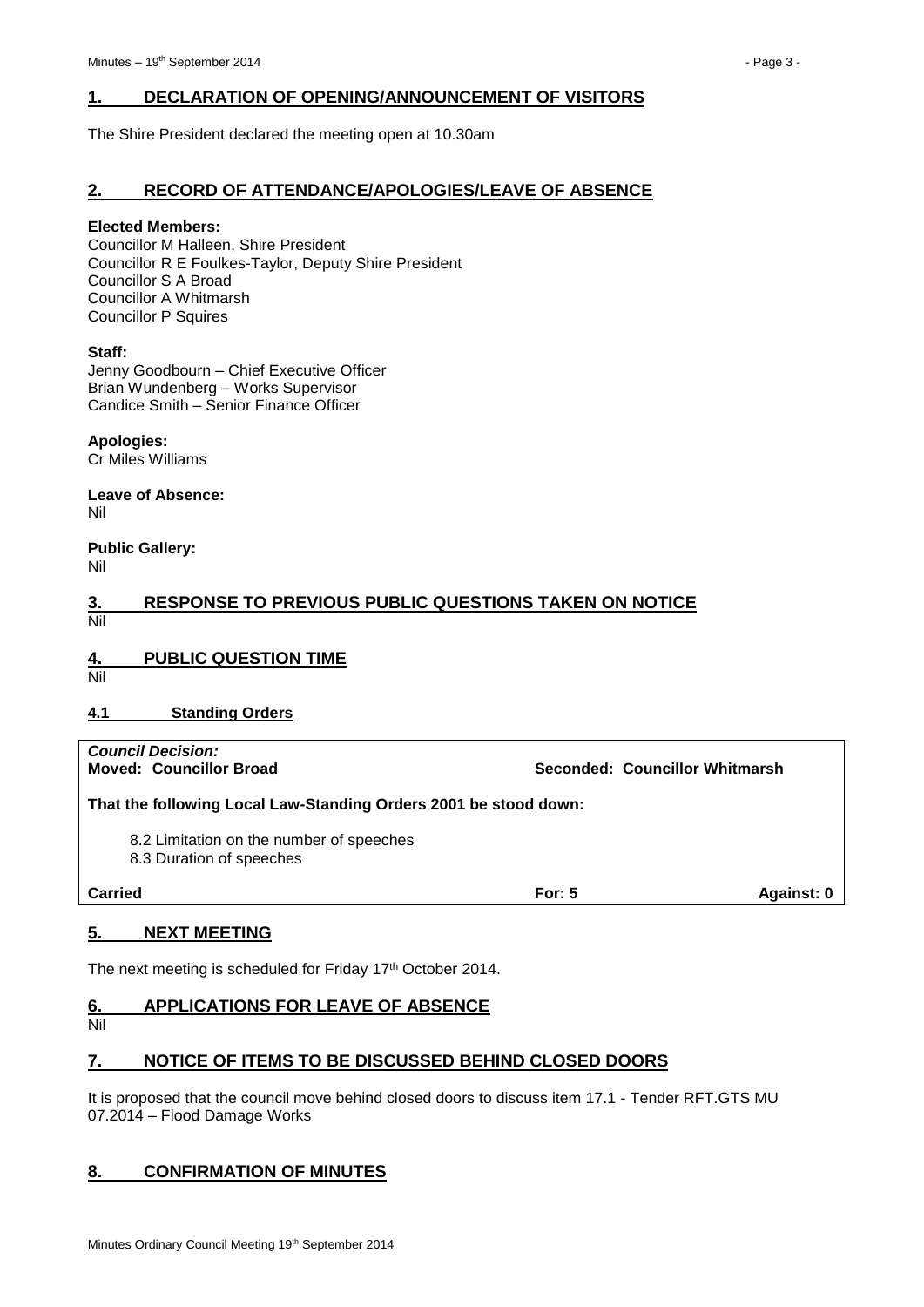#### <span id="page-3-0"></span>**Background:**

Minutes of the Ordinary Meeting of Council have previously been circulated to all Councillors.

#### **Recommendation:**

That the minutes of the Ordinary Council meeting held on 21<sup>st</sup> August 2014 be confirmed as an accurate record of proceedings

#### **Voting Requirements:**

Simple majority

#### *Council Decision:* **Moved: Councillor Foulkes-Taylor Seconded: Councillor Whitmarsh**

That the minutes of the Ordinary Council meeting held on the 21<sup>st</sup> August 2014 be confirmed as an accurate record of proceedings.

# **Carried For: 5 Against: 0**

# <span id="page-3-1"></span>**9. ANNOUNCEMENTS BY PRESIDING PERSON WITHOUT DISCUSSION**

Nil

## <span id="page-3-2"></span>**10. PETITIONS/DEPUTATIONS/PRESENTATIONS/SUBMISSIONS**

Nil

# <span id="page-3-3"></span>**11. ACTION LIST**

| <b>No</b> | <b>Item</b>                                                         | <b>Action</b>                                                                                                                                                                                                                                                                                                                                                                                               | <b>Status</b>                                                                                                   |
|-----------|---------------------------------------------------------------------|-------------------------------------------------------------------------------------------------------------------------------------------------------------------------------------------------------------------------------------------------------------------------------------------------------------------------------------------------------------------------------------------------------------|-----------------------------------------------------------------------------------------------------------------|
| 1.        | <b>Establishment of Working</b><br>Group for Accident<br>Prevention | Following Annual Electors Meeting 2013 -<br>community wished to set up an accident<br>prevention group to help work towards road<br>safety and reduced RTA's. 4 people volunteered<br>but as yet no action. Had been envisaged this<br>would be a community group to provide<br>suggestions/ideas to Council but the CEO will call<br>an inaugural meeting and help with initial set up<br>to get it going. | Inaugural meeting<br>scheduled for 24th<br>September.                                                           |
| 2.        | <b>Community Project Officer</b>                                    | Community or Council to investigate the options<br>for moving towards having a Community project<br>Officer. Working group needed to nut out the<br>definitions of the position in order to progress it.                                                                                                                                                                                                    | Inaugural meeting<br>scheduled for 24th<br>September.                                                           |
| 3.        | <b>Roadhouse Operators</b>                                          | Current roadhouse operators have given notice.<br>Advert has been placed to try and attract new<br>operators and a new information package<br>prepared.                                                                                                                                                                                                                                                     | Applications close 29th<br>September 2014                                                                       |
| 4.        | <b>New Staff House</b>                                              | Verandah and concrete.<br>Shoreline Outdoor world to do verandah<br>Quotes for concrete to be called.<br>Septic and leach drains to be completed                                                                                                                                                                                                                                                            | Shoreline World visited<br>site 10 <sup>th</sup> September<br>Plumber due on site<br>10 <sup>th</sup> September |
| 5.        | <b>ULP Tank at Roadhouse</b>                                        | Petro Industrial site inspection on 26 <sup>th</sup> August.<br>Quotes received. Insurance claim lodged                                                                                                                                                                                                                                                                                                     | See item today                                                                                                  |

#### **Recommendation:**

That the Action List be accepted.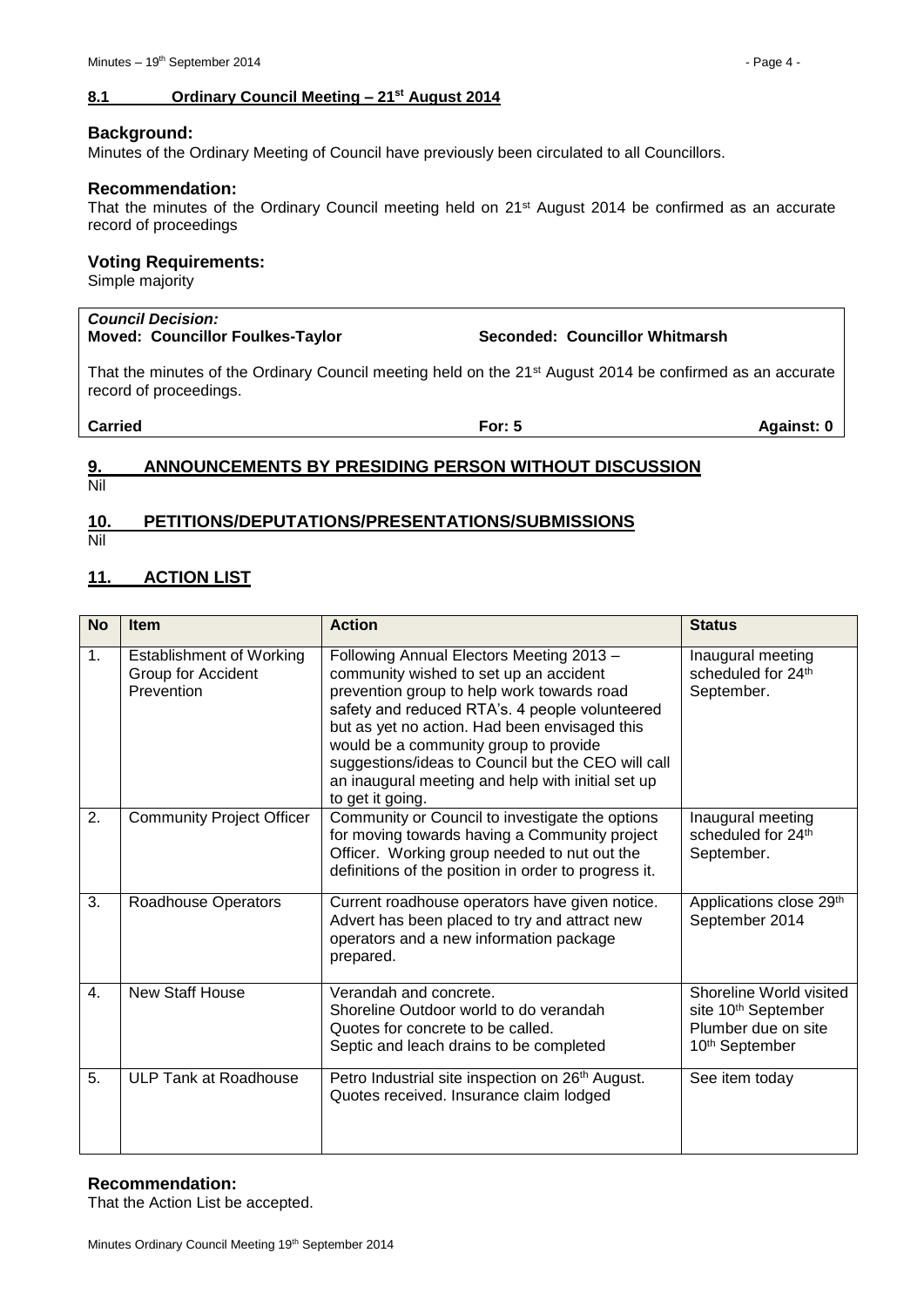Simple majority

| <b>Council Decision:</b><br><b>Moved: Councillor Squires</b> | Seconded: Councillor Broad |            |
|--------------------------------------------------------------|----------------------------|------------|
| That the Action List be accepted.                            |                            |            |
| <b>Carried</b>                                               | For: $5$                   | Against: 0 |
|                                                              |                            |            |

# <span id="page-4-0"></span>**12. DISCLOSURE OF INTERESTS**

*Cr Foulkes-Taylor declared an interest in item 17.1 Cr Squires declared an interest in item 17.1*

#### <span id="page-4-1"></span>**13. REPORTS OF OFFICERS**

# <span id="page-4-2"></span>**13.1 Monthly Plant Report – Works Supervisor**

| August 2014                    |             |                 | <b>Hours</b>                               |              |          |              |                        | <b>YTD</b>   |             |
|--------------------------------|-------------|-----------------|--------------------------------------------|--------------|----------|--------------|------------------------|--------------|-------------|
|                                |             |                 | <b>End</b><br><b>Total</b><br><b>Start</b> |              |          |              | <b>Operating Costs</b> |              |             |
| <b>Plant Item</b>              | <b>Year</b> | <b>Rego</b>     | 1 July '14                                 | Hrs/kms      | Hrs/km   | <b>Month</b> | <b>YTD</b>             | <b>Plant</b> | <b>Fuel</b> |
| Cat Grader 12H P.02            | 2005        | MU 141          | 11288                                      | 11437        | 11592    | 155          | 304                    | 774.30       | 6895.63     |
| Cat Grader 12M P.03            | 2008        | <b>MU 51</b>    | 7398                                       | 7523         | 7670     | 147          | 272                    | 11084.27     | 5627.44     |
| <b>Volvo Loader P.27</b>       | 2006        | <b>MU 65</b>    | 6386                                       | 6496         | 6574     | 78           | 188                    | 4139.53      | 1906.49     |
| Komatsu Dozer P.11             | 1997        |                 | 8208                                       |              | not used |              | 8208                   | 2043.00      | 0.00        |
| <b>Bomag Padfoot P.68</b>      | 2013        | 1EIG124         | 345                                        | 400          | 416      | 16           | 71                     | 342.20       | 1829.12     |
| JD Grader P.01                 | 2011        | MU 121          | 4650                                       | 4804         | 4948     | 144          | 298                    | 2707.11      | 8597.71     |
| <b>Bomag Roller P.43</b>       | 2012        | 1DVH736         | 1757                                       | 1830         | 1945     | 115          | 188                    | 773.80       | 2168.83     |
| Cat 938G Loader P.41           | 2004        | MU 193          | 4389                                       | 4405         | 4468     | 63           | 79                     | 820.07       | 1557.54     |
| Kenworth P/Mover P.61          | 2004        | <b>MU 000</b>   | 31510                                      | 31668        | 33441    | 1773         | 1931                   | 1656.94      | 5778.54     |
| Iveco P/Mover P.09             | 2003        | 1AGW988         | 283980                                     | 284310       | 285563   | 1253         | 1583                   | 2412.83      | 2369.28     |
| Nissan UD P.07                 | 2009        | 000 MU          | 167522                                     | 168284       | 169125   | 841          | 1603                   | 888.55       | 1604.99     |
| Iveco Tipper Conv P.10         | 2004        | <b>MU00</b>     | 168987                                     | 169838       | 170722   | 884          | 1735                   | 1023.55      | 5427.51     |
| Generator 1-110kva             | 2011        |                 | 13642                                      | 13704        | 13752    | 48           | 110                    | 27370.87     | 20031.53    |
| Generator 2-110kva             | 2011        |                 | 9340                                       | 9999         | 10713    | 714          | 1373                   |              |             |
| <b>Maintenance Gen P.33</b>    |             |                 | 3460                                       | 3819         | 4318     | 499          | 858                    | 29.98        | 2385.74     |
| <b>Construction Gen P.32</b>   |             |                 | 17605                                      | 18204        | 18878    | 674          | 1273                   | 187.49       | 2683.59     |
| Kubota 6kva Gen P.66           | 2012        |                 | 4567                                       | $\mathbf{0}$ | repairs  | $\Omega$     | $\Omega$               | 126.00       | 1612.55     |
| <b>Mitsubishi Canter P.06</b>  | 2010        | 01 MU           | 111110                                     | 114604       | 117526   | 2922         | 6416                   | 6111.67      | 1162.21     |
| <b>Isuzu Construction P.64</b> | 2013        | MU 140          | 30477                                      | 33874        | 36166    | 2292         | 5689                   | 480.10       | 1936.86     |
| Toyota Prado P.55              | 2012        | MU <sub>0</sub> | 22827                                      | 23597        | 24940    | 1343         | 2113                   | 0.00         | 131.77      |
| <b>RAV4 P.63</b>               | 2013        | MU 1011         | 19904                                      | 20637        | 20745    | 108          | 841                    | 268.28       | 98.30       |
| Great Wall P.57                | 2012        | MU 167          | 26939                                      | 28490        | 32308    | 3818         | 5369                   | 0.00         | 767.47      |
| <b>Isuzu Dmax P.28</b>         | 2009        | <b>MU300</b>    | 174896                                     | 177300       | 178,553  | 1253         | 3657                   | 39.10        | 615.39      |
| Toyota Hilux P.40              | 2011        | MU 1018         | 134119                                     | 136393       | 139,279  | 2886         | 5160                   | 375.24       | 1032.36     |
| Isuzu T/Top P.54               | 2005        | MU 1002         | 140946                                     | 143000       | 145,119  | 2119         | 4173                   | 502.58       | 877.26      |
| Mercedes PTV P.60              | 2004        | MU 1009         | 98834                                      | 98992        | 99265    | 273          | 431                    | 0.00         | 50.22       |
| Side Tipper P.18               | 2001        | MU2010          | 45770                                      | 47822        | 49286    | 1464         | 3516                   | 588.30       | n/a         |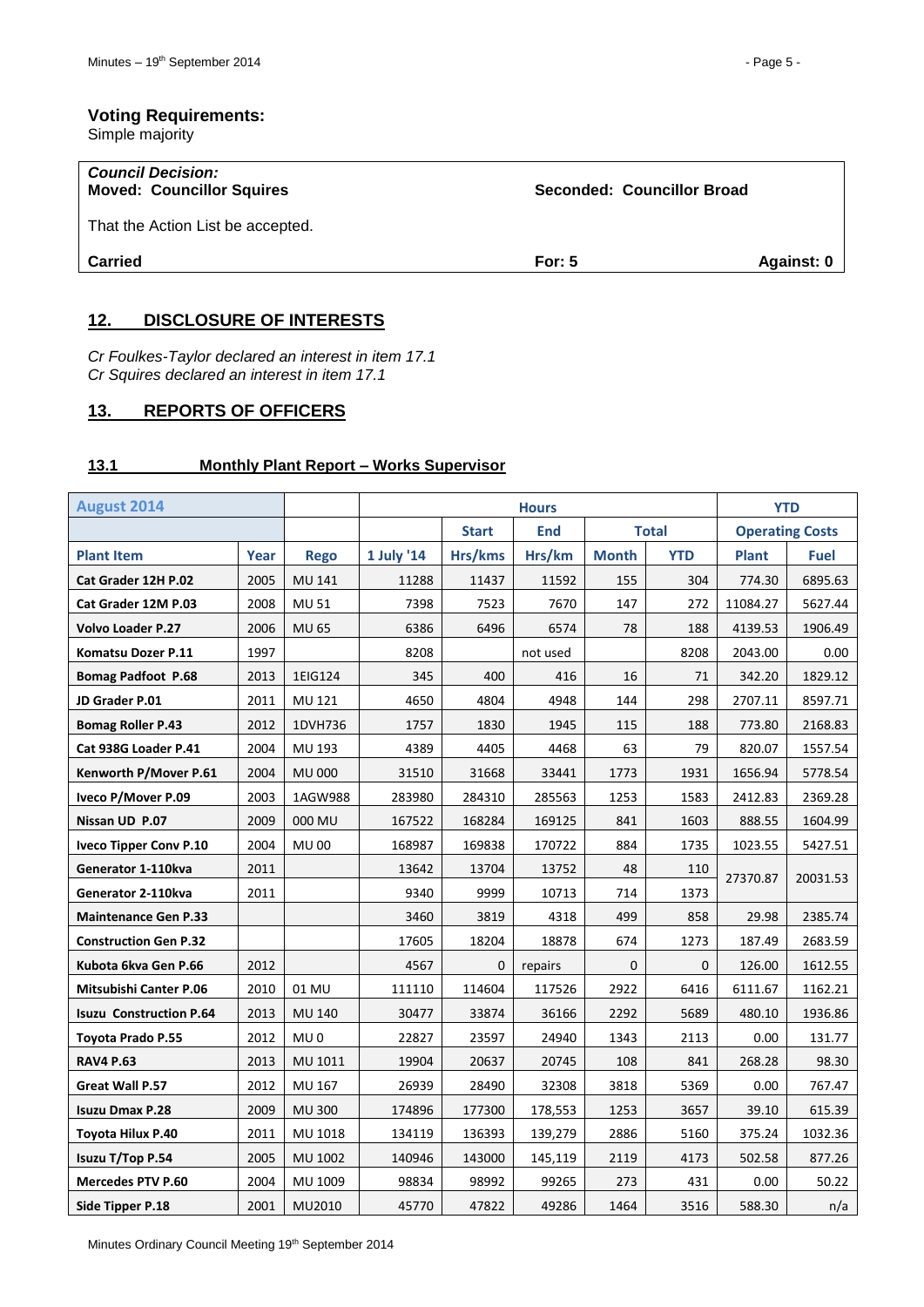| Side Tipper P.17                | 2001 | MU 662         | 79971 | 81810        | 82772        | 962    | 2801     | 250.50         | n/a            |
|---------------------------------|------|----------------|-------|--------------|--------------|--------|----------|----------------|----------------|
| Roadwest S/Tipper P.67          | 2013 | 1T0Q427        | 14745 | 16754        | 17781        | 1027   | 2625     | 149.87         | n/a            |
| Tri-Axle L/L Float P.13         | 2008 | MU 663         | 13502 | 15082        | 35251        | 20169  | 21749    | 346.50         | n/a            |
| 45ft Flat Top P.59              | 1978 | 1THH060        | 0     | $\mathbf{0}$ | $\mathbf{0}$ | 0      | 0        | 405.00         | n/a            |
| No. 2 Float P.14                | 2001 | <b>MU 2004</b> | 46143 | 48018        | 49586        | 1568   | 3443     | 367.50         | n/a            |
| 30000L W/Tanker P.24            | 2005 | <b>MU 2024</b> | 37646 | 38497        | 39381        | 884    | 1735     | 521.50         | n/a            |
| Dog Fuel Trailer P.48           | 1979 | MU 2026        |       |              |              |        | n/a      | 0.00           | n/a            |
| Dog Fuel Trailer P. 49          | 1972 | <b>MU 2005</b> |       |              |              |        | n/a      | 252.00         | n/a            |
| Dolly 1-Red P.05                | 2001 | MU 2003        | 30526 | 32491        | clock        | broken | 1965     | 124.50         | n/a            |
| Dolly 2-Black P.08              | 2000 | MU 2009        | 18377 | 20305        | 21301        | 996    | 2924     | 124.50         | n/a            |
| New/H Ford Tractor              | 2006 | <b>MU380</b>   | 1719  | 1737         | 17446        | 15709  | 15727    | 69.22          | 0.00           |
| <b>Forklift</b>                 |      |                | 12037 | 12062        | 12076        | 14     | 39       | 0.00           | 108.67         |
| <b>Caravans</b>                 |      |                |       |              |              |        | n/a      | 3638.92        | n/a            |
| <b>JD Ride on Mower</b>         |      |                | 460.3 | 463.3        | 476.2        | 12.9   | 15.9     | small<br>plant | small<br>plant |
| <b>Generator Perkins P.34</b>   |      | H/Maint        | 0     |              | swap         |        | no clock | 1406.95        | 0.00           |
| Generator 9KVA P.65             | 2013 | Mechanic       | 1423  |              | swap         |        | 1423     | 0.00           | 573.71         |
| <b>Heavy Maint Trailer P.62</b> |      | MU 446         |       |              | n/a          |        | n/a      | 181.00         | n/a            |

*Brian Wundenberg, Works Supervisor, mentioned that there were a few little mistakes in the hours of some plant but also commented that if the councillors added the figures it shows the differences. Gen Set 2 kicking up a few extra hours than normal. When JMG come back then the hours will go back on number 1 Gen Set.*

*President Halleen asked the works supervisor where we were at with the bulldozer. Adrian from Komatsu was going to send a full report through to the works supervisor. This should be available on Monday as the works supervisor is out of the settlement until then.*

*Cr Squires left the room at 10.40am*

*Cr Squires returned to the meeting at 10.42am*

#### <span id="page-5-0"></span>**13.2 Works Report – Works Supervisor**

#### **Construction Crew**

Crew are progressing well on the section of road works between Byro and Curbur on the Carnarvon-Mullewa Road. All gravel has been carted, mixed, spread, and partly rolled with the rubber tyre roller. (Pad foot roller has been broken down for two weeks - fuel pump and injectors) Will finish off with pad foot this week.

Most of the gravel has been carted in for the drain wings with just the shaping up and rolling of wing shoulders to go.

As mentioned in previous report the contour banks on the west side of the section crew are working on about 1.5km north of the Woodleigh-Byro road will require reconstruction when dozer is back on deck. See map 1

In this year's road report/works program for 2014/2015 there were various sections of road that required reforming where the road was flat with no shape and water lay. The program was to do about 20km per year. One of these sections is on the Carnarvon-Mullewa road from the Woodleigh-Byro intersection south to Tin Hut mill - about 4.5km. See map 2

Material that was cut off over years of maintenance grading has been pulled back in from both sides of the road, mixed, wet rolled and the corner re-sheeted. All drains have been re-dressed and two new floodway's put into place. This section is now completed.

While in this area crew will work on the calcrete section south from Tin Hut creek crossing. This is a 2.5km section of works requiring the calcrete in the centre of the road to be ripped -- 6m wide and to depth of 150mm, pulled in fine from both sides of the road, re-mixed with the material from the centre, wet and laid back out with extra rolling.

With the completion of these works on the Carnarvon-Mullewa road crew will then start work on the Woodleigh-Byro road - straightening up of 3 bad corners and gravel sheeting rough/stony sections.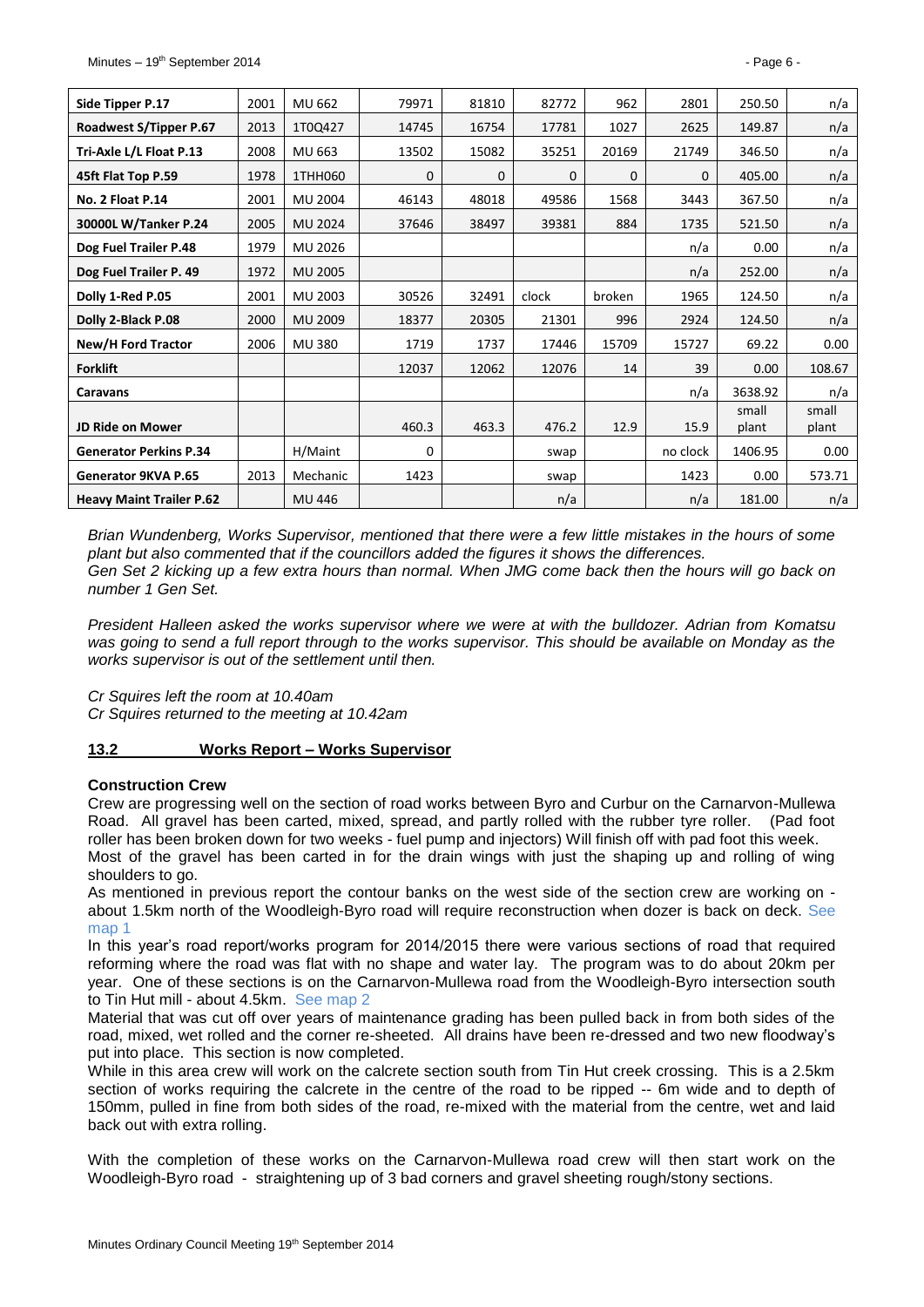- No. 1 corner 6.6km west of the intersection.
- 150m gravel sheeting over rough/stony section approx 7km west of intersection.
- No. 2 corner 21.4km west of intersection.
- No. 3 corner 49.2km west of intersection.

Depending on time (may have to move onto the sealing works) crew will then move on to the next works programme which is a section between Curbur and Mt Narryer – 800m of re-forming and sheeting where water lays.

#### **Maintenance Crew**

Since my last report Glen and Neil have finished maintenance grading all roads in the Northern section of the shire (4 of these roads were not graded by our crew as these roads will be done under flood damage repairs) Glen & Neil are now working on the Carnarvon-Mullewa Road and have completed a full grade from the northern boundary to Curbur. From Curbur they will do a full grade to the settlement, then from Murchison River south of the settlement to the south boundary.

With the completion of grading on the Carnarvon-Mullewa road (for Landor races) crew will then move back to their camp at Tin Hut Mill and the grading program – Woodleigh/Byro – Muggon/Mt Narryer – Butchers Track.

#### **CSIRO Beringarra Pindar - Additional Maintenance**

THEM contractor will commence finishing off the additional maintenance grading on the Beringarra-Pindar Road on the 15/9/2014 starting about 45km north of Pindar to approximately 17km south of Murgoo.

This will complete the additional grading program for this year under CSIRO additional maintenance grading and the next 2 grades will come under the Shire Maintenance program.

#### **Flood Damage**

The contractors repairing the flood damaged roads in the northern section of the shire are moving along at a good pace on the Erong road with only 200m of works left to completed and at last report from Ross (Jox) Collins (site supervisor of works) on the  $11<sup>th</sup>$  September the Yunda road will have all gravel carted wet, spread and rolled by the end of 18<sup>th</sup> September. This will leave only the heavy/light maintenance grading to finish off. Ross has reported that by Friday 12<sup>th</sup> September works will start on the Beringarra/Mt Gould road.

#### **Staff Leave**

- $\bullet$  Barry 2 days off  $-22/23$  August 2014
- Dale 3 days off 4/5/8 September 2014
- Brian 1 day 29 August + 3hrs 1 September 2014 RDO's

#### **General - Works Supervisor**

11/08/2014 Meeting with the CEO and Lachlan Miller at the Ballinyoo Bridge for safety audit then up to Beringarra for start of flood damage road repairs commencing next day.

12-15/08/2014 up at Beringarra - Flood damage

20/08/2014 Geraldton changeover of hire vehicle back to Hilux which had been in for repairs (insurance claim) also looked in on how repairs were going on the Dozer.

22/08/2014 10hrs on construction grader - Barry day off

23/08/2014 8hrs on construction grader then out to Beringarra to check on the flood damage repairs.

25/08/2014 Down at Yuin - spoke to drilling contractor ( Rossco Foulkes-Taylor ) about putting down bores for water supply for flood damage road work repairs in the south of the shire.

05/09/2014 Dragging tyres on the Carnarvon–Mullewa road to Curbur Lake

08/09/2014 Up at Beringarra - inspection on how flood damage repairs going. 09/09/2014 LEMC Meeting

| Name                | Length of<br>Road | SLK's<br>Graded  | Heavy-Road<br>Maintenance/Repairs | Comments                  |
|---------------------|-------------------|------------------|-----------------------------------|---------------------------|
|                     |                   | this month       | Loader-truck                      |                           |
| Beringarra / Pindar | 319.80km          |                  |                                   |                           |
| Erong               | 63.12km           |                  |                                   |                           |
| Beringarra/Byro     | 90.89km           | 63 <sub>km</sub> |                                   | <b>Under Flood Damage</b> |
| Twin-Peaks/Wooleen  | 47.65km           |                  |                                   |                           |
| Boolardy/Kalli      | 57.30km           |                  |                                   |                           |
| Byro/Woodleigh      | 71.00km           |                  |                                   |                           |

#### ROADS GRADED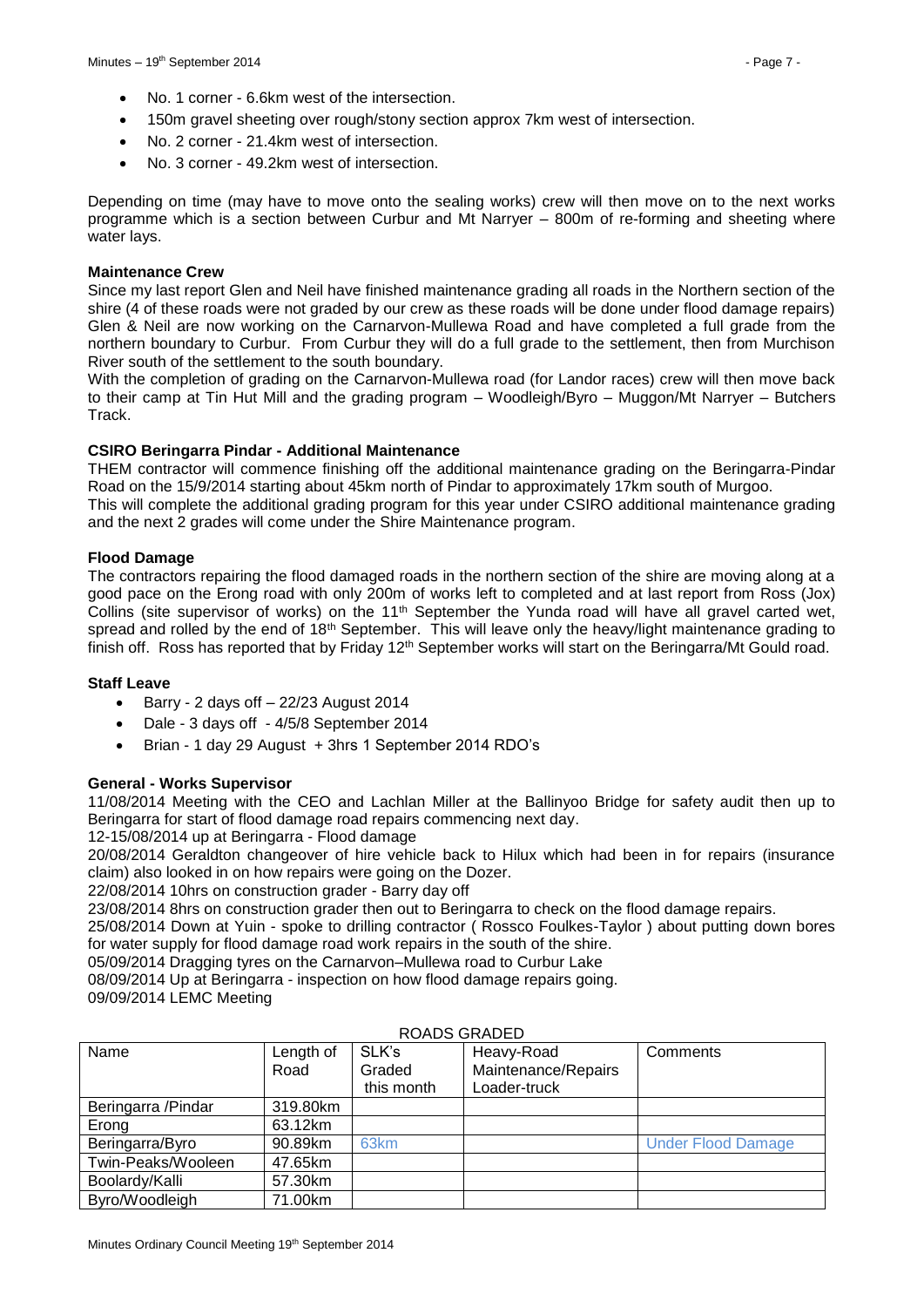| New Forrest/Yallalong          | 36.18km  |      |                                                                                           |
|--------------------------------|----------|------|-------------------------------------------------------------------------------------------|
| M <sup>c</sup> Nabb/Twin-peaks | 49.75km  |      |                                                                                           |
| Yallalong-West                 | 34.46km  |      |                                                                                           |
| Mileura/Nookawarra             | 49.08km  |      |                                                                                           |
| Muggon                         | 38.75km  |      |                                                                                           |
| Manfred                        | 34.55km  |      |                                                                                           |
| Beringarra/Mt Gould            | 34.80km  |      |                                                                                           |
| Tardie/Yuin                    | 13.20km  |      |                                                                                           |
| Innouendy                      | 9.30km   |      |                                                                                           |
| <b>Boolardy Homestead</b>      | 2.00km   |      |                                                                                           |
| Yunda Homestead                | 32.80km  |      |                                                                                           |
| Meeberrie Woolleen             | 25.22km  |      |                                                                                           |
| Mt Wittenoom                   | 37.55km  |      |                                                                                           |
| Woolleen/Mt Wittenoom          | 33.85km  |      |                                                                                           |
| Beringarra Cue                 | 109.82km | 30km |                                                                                           |
| <b>Boolardy Wooleen</b>        | 19.08km  |      |                                                                                           |
| Kalli Cue East                 | 21.87km  |      |                                                                                           |
| Coodardy Noondie               | 19.92km  |      |                                                                                           |
| <b>Butchers Track</b>          | 64.54km  |      |                                                                                           |
| <b>Butchers Muggon</b>         | 23.80km  |      |                                                                                           |
| <b>Murchison Settlement</b>    | 2.00km   | 2km  |                                                                                           |
| Pinegrove Yallalong            |          |      |                                                                                           |
| Carnarvon-Mullewa              | 278.63km | 88km | Full grade from north<br>boundary to Curber.<br>Tyre drag - settlement<br>to Curbur Lake. |
| Woolgorong-South               | 15.00km  |      |                                                                                           |
| Nookawarra homestead           |          |      |                                                                                           |
| Errabiddy-Bluff                | 12km     |      |                                                                                           |
| Air strip Graded               |          |      |                                                                                           |

Total graded this month 165km

*The Works Supervisor went through the google maps that were attached and explained where the Shire was at with the work.*

*A discussion and update on the flood damage works was had between the works supervisor and the councillors.*

*Cr Broad commented that the work being completed looked to be of very high standard. He also commented that he was concerned about the time it would take to get the roads ready for bitumising on the three dust suppression sections. The works supervisor assured him that it would take about 1km per day and Cr Broad wanted this on record.*

*Cr Foulkes-Taylor wanted to know if the Shire would work in the pads for the blue metal and the works supervisor advised that this would be the case.*

*Cr Squires was concerned that the works supervisor was being pushed into having the preparation completed in the three days and it was agreed the total job will take probably 8-10 days in total.*

*Cr Foulkes-Taylor presented some hand written notes on the drilling completed. These were passed around the room. Parkers resulted from a google earth find and was fascinating.* 

*President Halleen mentioned that all of the new grids had settled and need packing up and rolling. The Works Supervisor mentioned that something large must have been down the road as a lot of the wings were missing.*

#### **Recommendation:**

That the Work's Supervisor's report be accepted.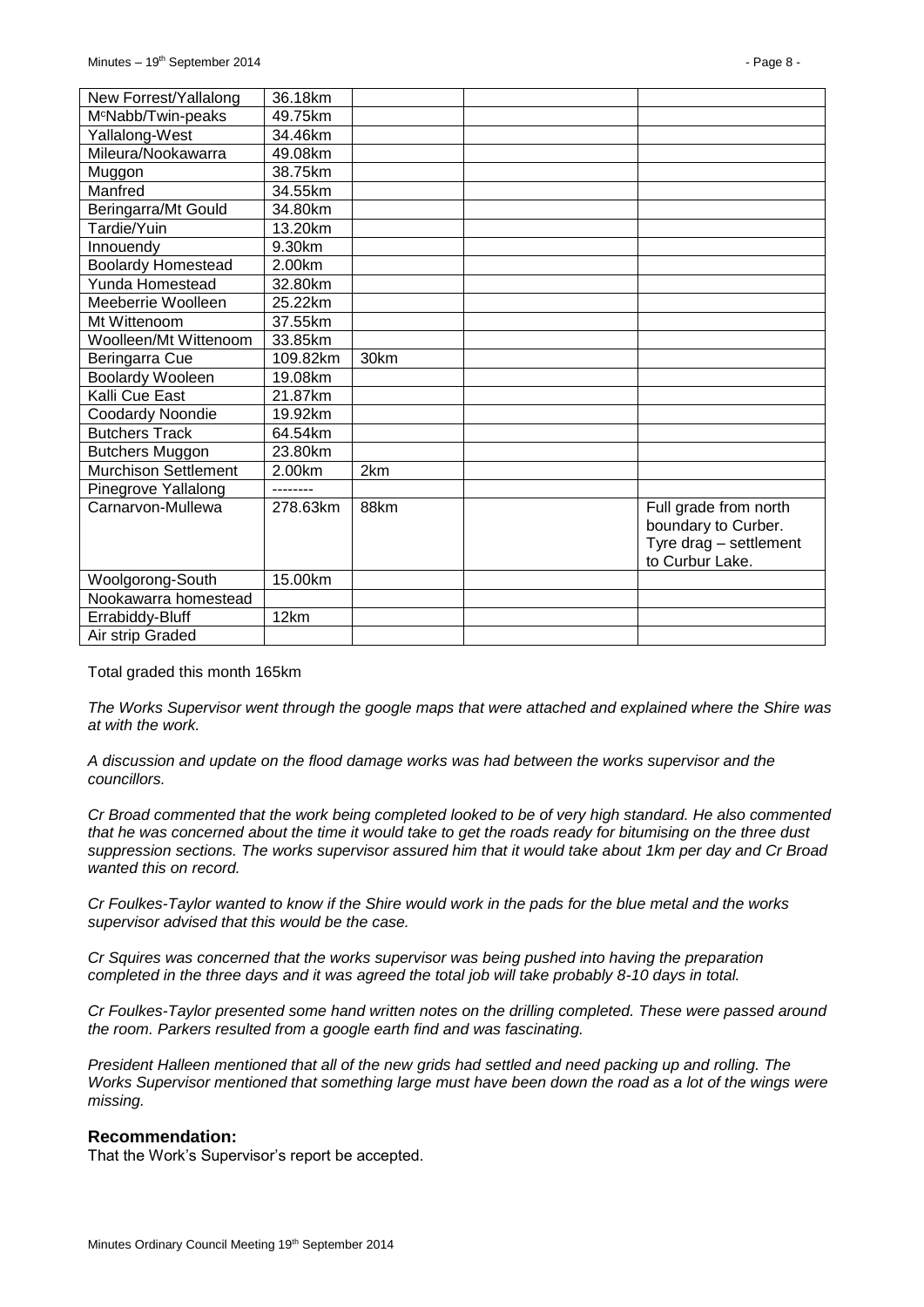#### **Voting Requirements:**

Simple majority

| <b>Carried</b>                                               | For: $5$ | Against: 0                     |
|--------------------------------------------------------------|----------|--------------------------------|
| That the Work's Supervisor's report be accepted              |          |                                |
| <b>Council Decision:</b><br><b>Moved: Councillor Squires</b> |          | Seconded: Councillor Whitmarsh |

#### <span id="page-8-0"></span>**14. ANNOUNCEMENTS CONCERNING MEETINGS ATTENDED**

#### <span id="page-8-1"></span>**14.1 Shire President**

*The Shire President did not attend any meetings throughout the month. However he wanted to mention the Tidy Towns award that we received for the antilitter campaign (The Young Legends) and that the signs did get noticed.*

#### <span id="page-8-2"></span>**14.2 Councillors**

*Cr Foulkes-Taylor did not attend any meetings throughout the month.*

*Cr Squires did not attend any meetings throughout the month but wanted to congratulate Jenny and the artists on the litter campaign award from Tidy Towns.*

*Cr Whitmarsh did not attend any meetings throughout the month.*

*Cr Broad attended the WALGA State Council Meeting on the 3/9/14. He advised council that there is a lot of pressure on state council from the metropolitan councils regarding the amalgamations. It is becoming increasingly difficult when certain people (The Councils for Democracy) are trying to discredit the WALGA president and WALGA and state councillors.* 

*A discussion was held about the upcoming amalgamations.*

*Cr Broad wanted to mention that Brian and Sharon's son captained the Geraldton Buccaneer's to the SBL grand final even though they did not win. Congratulations Buccaneer's for a great season.*

*Further to that Cr Broad wanted to thank CSIRO for the steel donated to the Shire and community and asked that a letter be sent by the shire to thank them.*

#### <span id="page-8-3"></span>**15. REPORTS OF COMMITTEES & WORKING GROUPS**

*Nil*

# <span id="page-8-4"></span>**16. FINANCE**

# <span id="page-8-5"></span>**16.1 Financial Activity Statements to 31st AUGUST 2014**

| $2.2\,$                                                        |
|----------------------------------------------------------------|
| Candice Smith – Senior Finance Officer                         |
| No interest to disclose                                        |
| 11 <sup>th</sup> September 2014                                |
| Financial Activity Statements for 2 months to 31st August 2014 |
| <b>Balance Sheet</b>                                           |
| Income Statement by Program Summary                            |
| Income Statement by Nature & Type                              |
| Income Statement by Program Detailed                           |
|                                                                |

# **Matter for Consideration:**

Council to consider adopting the Monthly Financial Statements for August 2014.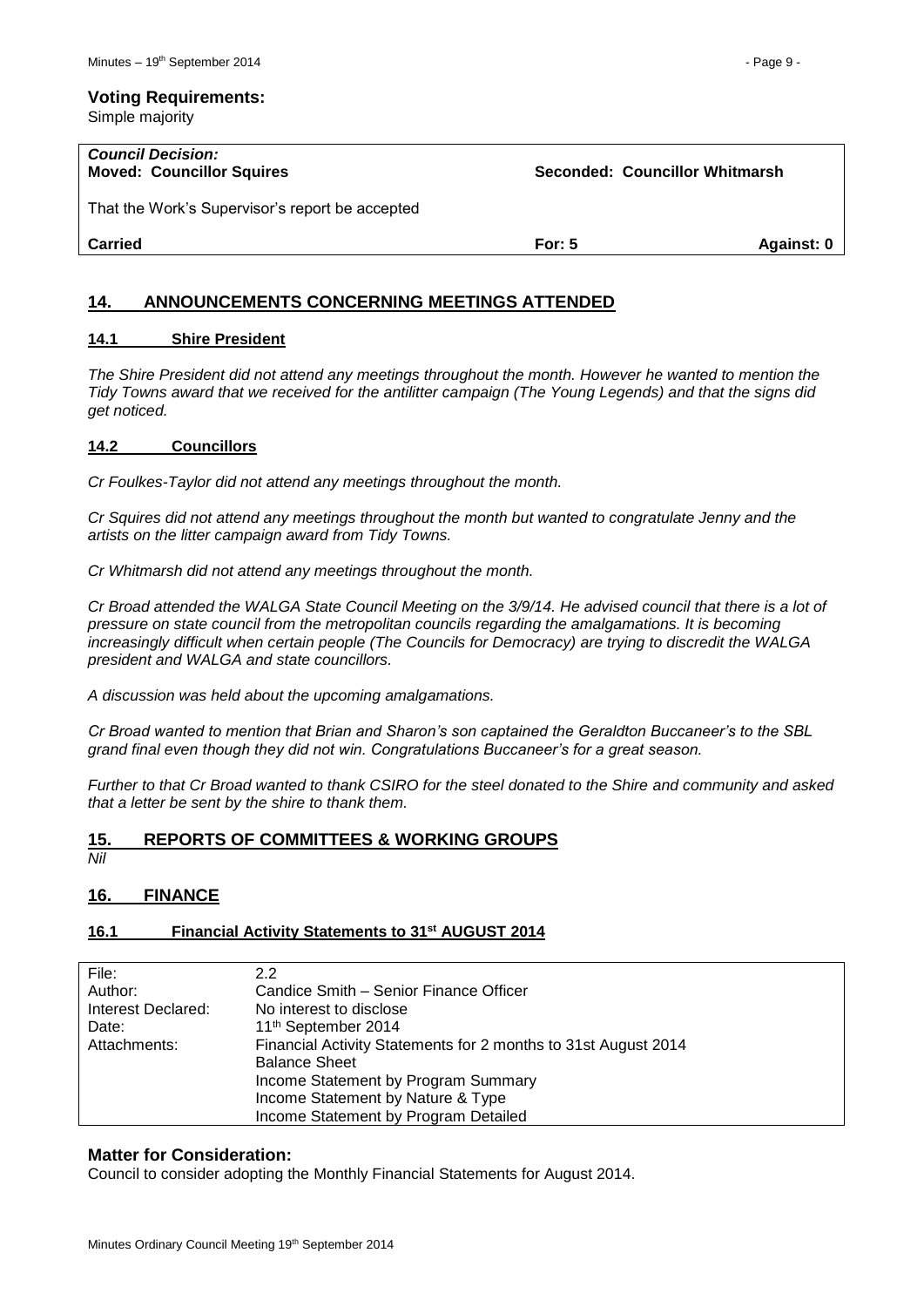#### **Background:**

The Local Government (Financial Management) Regulations 1996. Regulation 34 requires that local government report on a monthly basis and prescribes what is required to be reported.

#### **Comment:**

The Current Position at 31 August 2014 is a surplus of \$(170,558)

| Add Operating Revenues down              | (784, 717) |
|------------------------------------------|------------|
| Add Operating Expenditure down           | 808,114    |
| Less Funding Balance Adjustment          | 1,038      |
| Less Capital Revenue down                |            |
| Add Capital Expenditure down             | (107, 057) |
| Less Rate Revenue down                   | 675        |
| <b>Opening Funding Surplus (Deficit)</b> | (88, 611)  |
|                                          | (170, 558) |

In accordance with Council Policy 5.2.1, authorising the CEO to invest funds surplus to immediate operating needs and Regulation 19c of the Local Government (Financial Management) Regulations, two Term Deposits matured in August and were renewed until 27/11/2014:

| Beringarra- Cue Road Reserve TD | \$3,500,000.00 @ 3.56% Maturity 27/09/2014 |
|---------------------------------|--------------------------------------------|
| Crossland MCF Term Deposit      | \$ 300,000.00 @ 3.53% Maturity 27/11/2014  |
| Ballinyoo Bridge                | \$3,500,000.00 @ 3.53% Maturity 27/11/2014 |

*Cr Squires commented on the Gen Set repairs and that we have already gone over budget. The CEO explained the costs and that there is an insurance claim to be submitted and this will bring the costs back within budget.*

#### **Statutory Environment:**

Local Government Act 1995

Section 6.4–Specifies that a local government is to prepare "such other financial reports" as is prescribed.

Local Government (Financial Management) Regulations 1996 Regulation 34 states:

> (1) A local government is to prepare each month a statement of financial activity reporting on the sources and applications of funds, as set out in the annual budget under regulation 22(1)(d) for that month in the following detail:

(a) Annual budget estimates, taking into account any expenditure incurred for an additional purpose under section 6.8(1)(b) or (c);

(b) Budget estimates to the end of month to which the statement relates;

(c) Actual amounts of expenditure, revenue and income to the end of the month to which the statement relates;

(d) Material variances between the comparable amounts referred to in paragraphs (b) and

(e) The net current assets at the end of the month to which the statement relates.

#### **Strategic Implications:**

Nil.

#### **Policy Implications:**

Nil.

#### **Budget/Financial Implications:**

Reports showing year to date financial performance allow monitoring of actual expenditure, revenue and overall results against budget targets.

#### **Sustainability Implications:**

- **Environmental:**
	- There are no known significant environmental considerations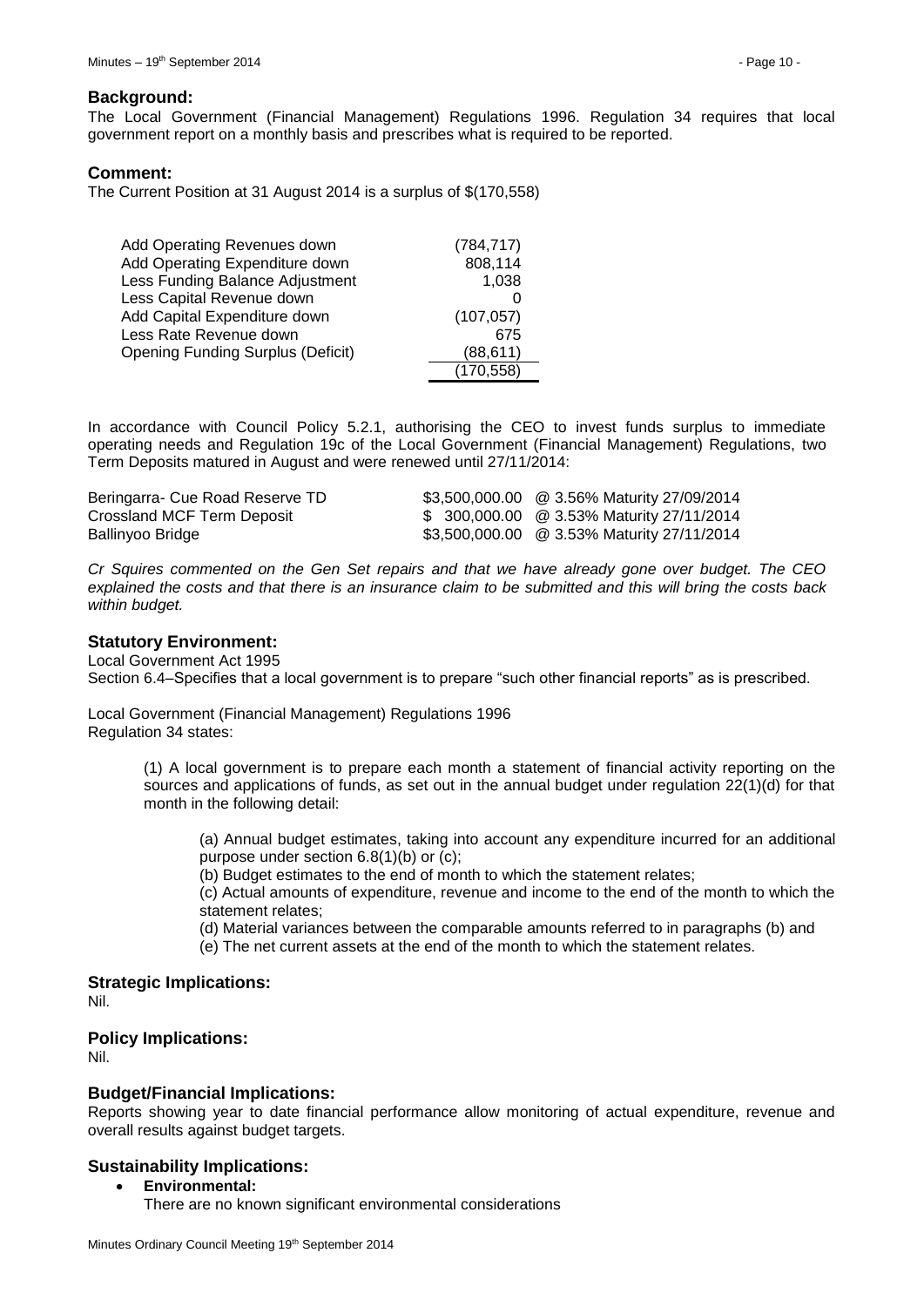- **Economic:** There are no known significant economic considerations
	- **Social:** There are no known significant considerations

#### **Consultation:**

UHY Haines Norton

#### **Recommendation:**

That Council adopt the financial statements for the period ending 31st August 2014 as attached.

# **Voting Requirements:**

Simple majority.

# *Council Decision:*

**Moved: Councillor Squires Seconded: Councillor Foulkes-Taylor**

That Council adopt the financial statements for the period ending 31<sup>st</sup> August 2014 as attached.

**Carried For: 5 Against: 0**

## <span id="page-10-0"></span>**16.2 Accounts Paid during AUGUST 2014**

| File:              |                                        |
|--------------------|----------------------------------------|
| Author:            | Candice Smith – Senior Finance Officer |
| Interest Declared: | No interest to disclose                |
| Date:              | 11 <sup>th</sup> September 2014        |
| Attachments:       | EFT & Cheque Details for August 2014   |

#### **Matter for Consideration:**

Authorisation of accounts paid during the month of August 2014.

## **Background:**

Accounts paid are required to be submitted each month.

#### **Statutory Environment:**

Local Government (Financial Management) Regulations 1996

Reg 13(1)–Requires that where the Chief Executive Officer has delegated power to make payments from the Municipal or Trust funds a list of accounts paid is to be prepared each month.

#### **Comment:**

Payments made during the month of August as per attached schedule

*Cr Foulkes-Taylor asked if all of the sat phones we are paying Pivotel for are being used and he was advised that they are. Cr Foulkes-Taylor also asked about the invoice from UHY for the monthly accounting service.*  The CEO advised council that realistically this account will still be in place for the 14/15 financial year until *the new programme and server are installed and up and running and that we are working towards March 2015 for this to be completed.*

*Cr Squires asked the Works Supervisor about the Red Dust account. Was this invoice for only 1 trip? The Works Supervisor advised that it was actually 4 trips that made up the total invoice.*

**Strategic Implications:** None

**Policy Implications:** None

**Budget/Financial Implications:**

Payment from the Municipal and Trust Bank Accounts.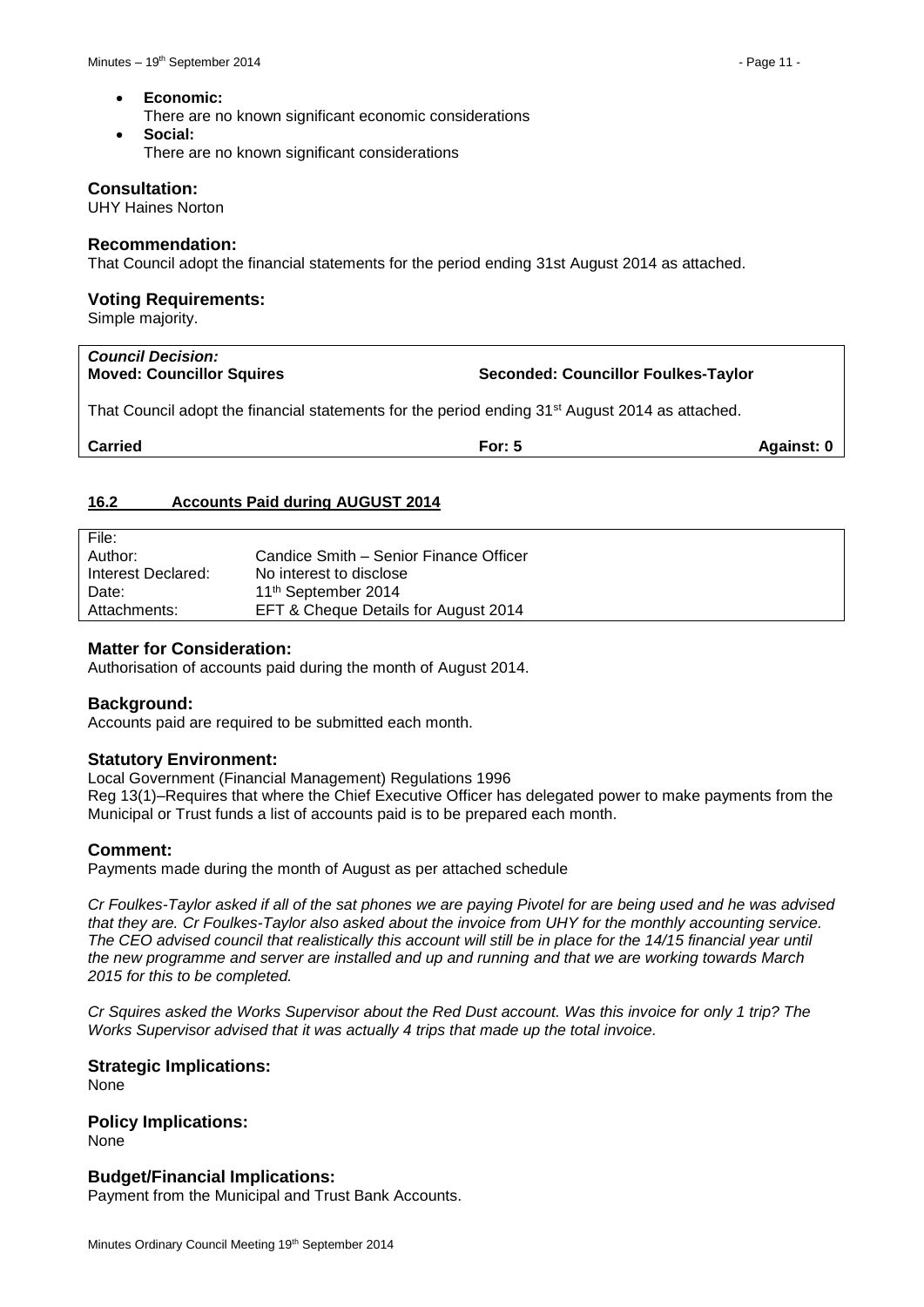#### **Sustainability Implications:**

- **Environmental:**
- There are no known significant environmental considerations
- **Economic:**
- There are no known significant economic considerations
- **Social:**
	- There are no known significant considerations

#### **Consultation:**

Haines Norton

#### **Recommendation:**

That the accounts as per the attached Schedule presented to this meeting totalling \$2,256,147.91 which includes \$1,401,408.72 of intra account transfers, be passed for payment/endorsed by Council.

#### **Voting Requirements:**

Simple majority

*Council Decision:*

**Moved: Councillor Foulkes-Taylor Seconded: Councillor Broad**

That the accounts as per the attached Schedule presented to this meeting totalling \$2,256,147.91 which includes \$1,401,408.72 of intra account transfers, be passed for payment/endorsed by Council.

| <b>Carried</b> | <b>For: 5</b> | Against: 0 |
|----------------|---------------|------------|
|----------------|---------------|------------|

#### <span id="page-11-0"></span>**17. DEVELOPMENT**

*Brian Wundenberg, Works Supervisor, left the meeting at 11.26am Brian Wundenberg, Works Supervisor, returned to the meeting at 11.28am*

| <b>Council Decision:</b><br><b>Moved: Councillor Broad</b>                                                                                                          | Seconded: Councillor Foulkes-Taylor |                   |
|---------------------------------------------------------------------------------------------------------------------------------------------------------------------|-------------------------------------|-------------------|
| That council move behind closed doors to discuss this item.                                                                                                         |                                     |                   |
| <b>Carried</b>                                                                                                                                                      | For: $4$                            | <b>Against: 1</b> |
| Cr Squires voted against the meeting moving behind closed doors.                                                                                                    |                                     |                   |
| Cr Squires declared an interest in this item and left the meeting at 11.27am<br>Cr Foulkes-Taylor declared an interest in this item and left the meeting at 11.27am |                                     |                   |
| The meeting moved behind closed doors at 11.28 am                                                                                                                   |                                     |                   |
| <b>Council Decision:</b><br><b>Moved: Councillor Whitmarsh</b>                                                                                                      | Seconded: Councillor Broad          |                   |
| That council move out from behind closed doors                                                                                                                      |                                     |                   |
| <b>Carried</b>                                                                                                                                                      | For: $3$                            | Against: 0        |
| Council moved out from behind closed doors at 11.45am                                                                                                               |                                     |                   |

*Cr Squires re-joined the meeting at 11.45am Cr Foulkes-Taylor re-joined the meeting at 11.45am*

*Decision made whilst behind closed doors*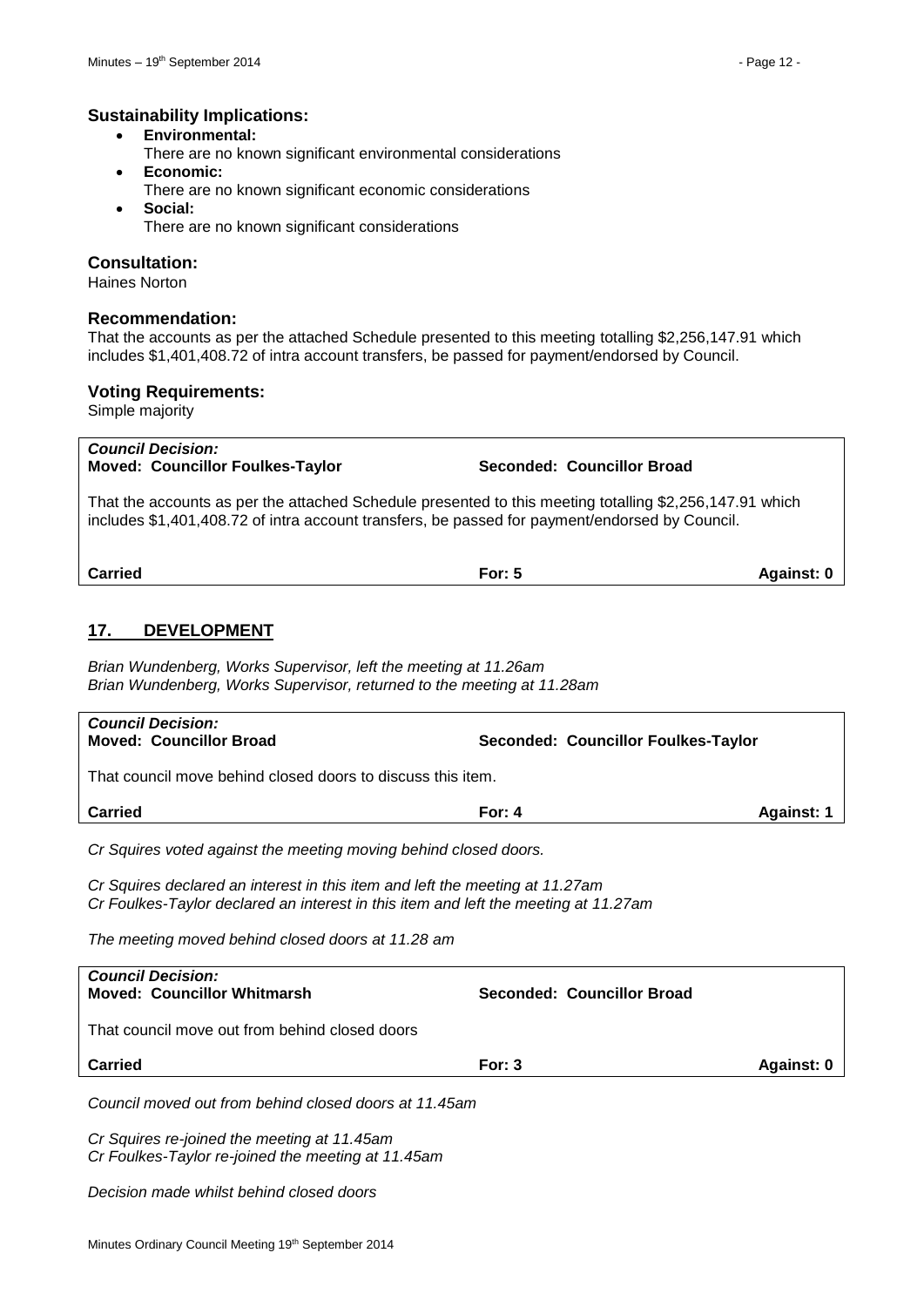#### <span id="page-12-0"></span>**17.1 Tender RFT.GTS MU 07.2014 – Flood Damage Works**

| <b>Council Decision:</b><br><b>Moved: Councillor Broad</b>                                                                                                                                                                                                                   | Seconded: Councillor Whitmarsh |            |
|------------------------------------------------------------------------------------------------------------------------------------------------------------------------------------------------------------------------------------------------------------------------------|--------------------------------|------------|
| That the tender is awarded to a panel of suppliers consisting of: -                                                                                                                                                                                                          |                                |            |
| Civil Maintenance & Construction<br><b>CM Gould &amp; Sons</b><br>Lenane holdings<br><b>Morrarie Station</b><br><b>Multibiz</b><br><b>Phelps Transport</b><br><b>RHT Nominees</b><br><b>Squires Resources</b><br>Them Earthmoving<br><b>Thurkles Dozing</b><br>Yarlarwheelor |                                |            |
| <b>Carried</b>                                                                                                                                                                                                                                                               | For: $3$                       | Against: 0 |
|                                                                                                                                                                                                                                                                              |                                |            |

*CEO Jenny Goodbourn left the room at 11.45am CEO Jenny Goodbourn returned at 11.46am*

#### <span id="page-12-1"></span>**17.2 Tender 10.2014 Lawn Bowls**

| File:<br>Author:   | 11.2<br>Jenny Goodbourn |
|--------------------|-------------------------|
| Interest Declared: | None                    |
| Date:              | 15th September 2014     |
| Attachments:       | Nil                     |

#### **Matter for Consideration:**

Council to consider tenders received for the provision of two synthetic lawn bowls rinks.

#### **Background:**

Tenders were called and advertised in the West Australian on the13th August. Tenders closed on the 10<sup>th</sup> September.

#### **Comment:**

Three tenders were received:-

| <b>Supplier</b>                       | <b>Price</b>  | <b>Additional</b>                    |
|---------------------------------------|---------------|--------------------------------------|
| Evergreen - Ultra Plus                | \$113,550     |                                      |
| Evergreen - Dry Max                   | \$110,620     |                                      |
| Artificial Lawn Supplies - Dales Pro  | \$139,350     |                                      |
| <b>Supplies</b><br>Artificial<br>lawn | $-$ \$131,850 |                                      |
| Supergrasse                           |               |                                      |
| Green Planet Sport- Dry Max           | \$93,500      | \$3,850 - Drainage, \$1,650 Soak Pit |
| Green Planet Sport - Monarch Pro      | \$96,250      | \$3,850 - Drainage, \$1,650 Soak Pit |

All three companies are WA based. Evergreen and Green Planet Sport are quoting on the same products. Monarch Pro is another name for Ultra Plus.

Evergreen has completed bowling rinks at:- Geraldton, Mullewa, Leonora, Koorda, Jurien Bay and many other shires.

Green Planet Sport has recently completed bowling rinks for:- Shire of York, Gosnells and South Perth Bowling Club as well as many others.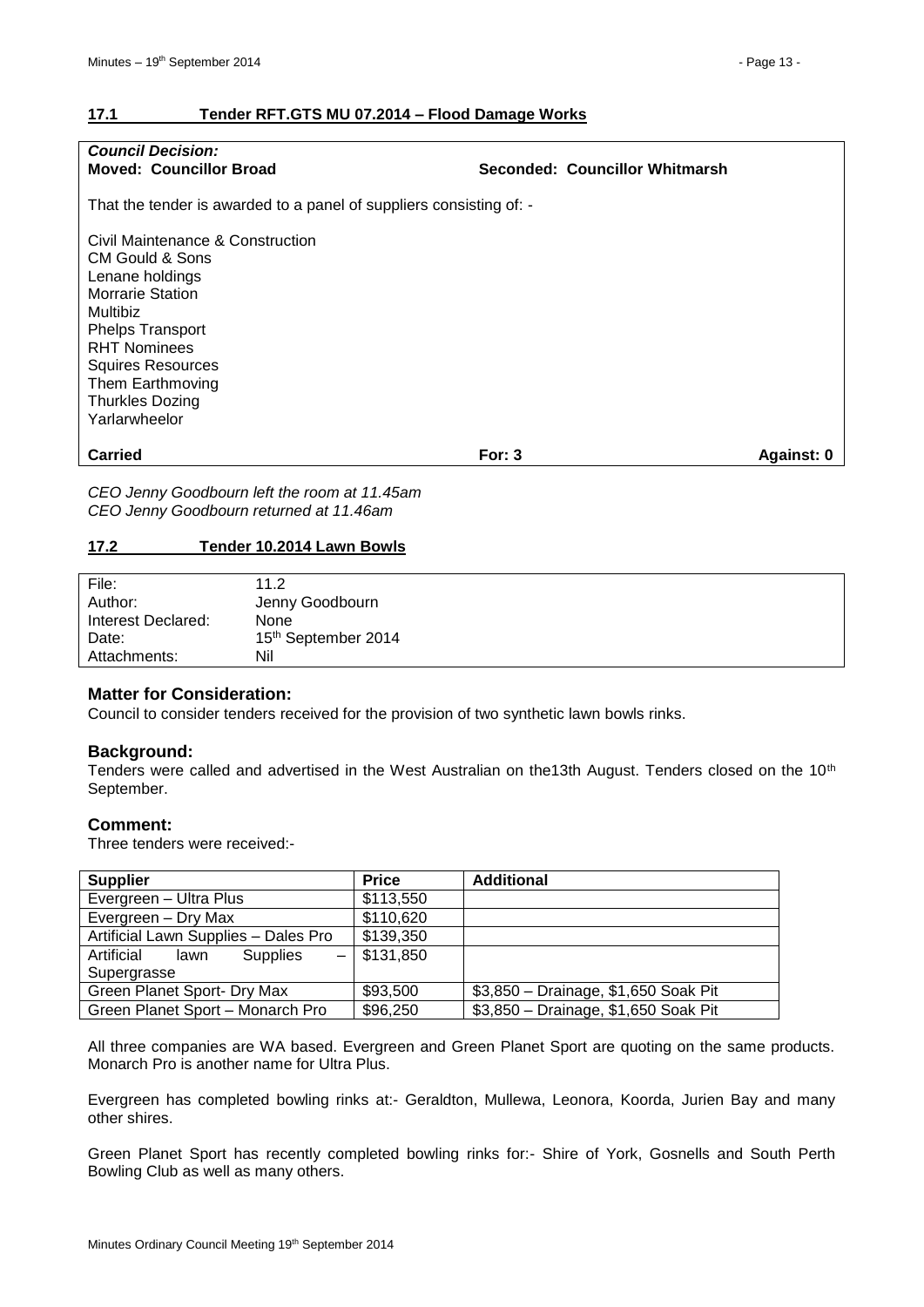Evergreen have been to the settlement and inspected the site. Both Evergreen and Green Planet Sport have very similar installation methods. The tender from Evergreen includes drainage whilst this is included as an optional extra with the Green Planet Sport tender.

*CEO Jenny Goodbourn gave an overview of the tenders supported and gave her recommendation of who to use.*

*CEO Jenny Goodbourn left the room at 11.45am*

*CEO Jenny Goodbourn returned at 11.46am with sample playing surfaces provided with the tenders. CEO Jenny Goodbourn went over the difference between the sample turfs provided. Evergreen have been to the settlement and inspected the site. No others tenderers came to the settlement. Evergreen have also received very good references.*

*Cr Squires commented that the fact Evergreen had been to the settlement and then completed their tender, should mean there shouldn't be any surprises when they come to do the job.*

#### **Statutory Environment:**

Nil.

## **Strategic Implications:**

N/A

#### **Sustainability Implications**

- **Environmental**
- There are no known significant environmental implications
- **Economic**

There are no known significant economic implications.

 **Social** There are no known significant social considerations.

#### **Policy Implications:**

Nil

## **Financial Implications:**

There is a budget allocation of \$120,000 in this year's budget.

#### **Consultation:**

Nil

#### **Recommendation:**

That council award the tender for the supply and installation of a synthetic bowling green to XXXX

#### **Voting Requirements:**

Simple Majority

# *Council Decision:* **Seconded: Councillor Whitmarsh** That council award the tender for the supply and installation of a synthetic bowling green to Evergreen – Ultra Plus for a tendered price of \$113,550 (inclusive of GST) **Carried For: 5 Against: 0 17.3 Tender 11.2014 Laundry & Accommodation** File: 13.11 Author: Jenny Goodbourn

<span id="page-13-0"></span>

| .                  |                               |
|--------------------|-------------------------------|
| Interest Declared: | <b>None</b>                   |
| Date:              | 15th September 2014           |
| Attachments:       | Laundry & Accommodation Plans |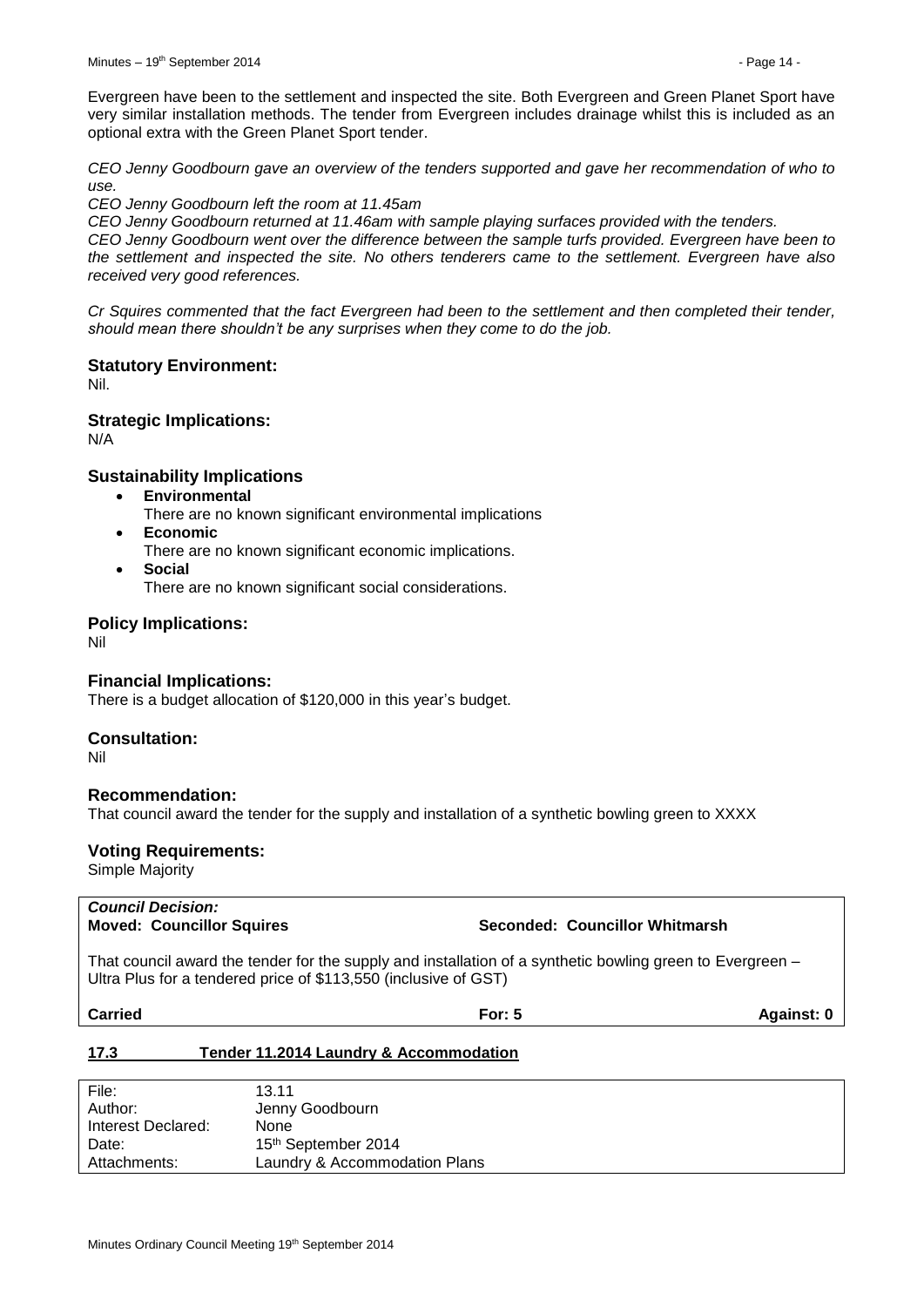#### **Matter for Consideration:**

Council to consider tenders received for the provision of a laundry and accommodation units.

#### **Background:**

Tenders were called and advertised in the West Australian on the 13th August. Tenders closed on the 10<sup>th</sup> September.

#### **Comment:**

Six tenders were received:-

| <b>Supplier</b>      | Laundry     | <b>Accommodation</b> | <b>TOTAL COST</b> | <b>Additional</b>  |
|----------------------|-------------|----------------------|-------------------|--------------------|
|                      |             | <b>Units</b>         |                   |                    |
| Simple Life Projects | \$86,500.00 | \$161,000.00         | \$247,500.00      |                    |
| Fleetwood            | \$56,739.08 | \$86,592.07          | \$143,331.15      |                    |
| El Group             | \$39,050.00 | \$98,120.00          | \$137,170.00      | Standard flat roof |
| Pindan Modular       | \$79,602.80 | \$138,786.78         | \$218,389.58      |                    |
| <b>WBS Modular</b>   | \$82,600.00 | \$139,850.00         | \$222,450.00      |                    |
| Nordic Homes         | \$67,120.00 | \$137,420.00         | \$204,540.00      |                    |

The EI Group tender is a flat roof design that does not match the existing buildings. Simple Life Projects have only included a floor plan but do state that the buildings will have vertical cladding and curved roof extension similar to the existing buildings.

The Fleetwood tender does not include flooring for the verandahs but I have asked them to provide a costing as the rest of their pricing appears very competitive.

All tenders include fit-out of the laundry and accommodation units.

The shire is to prepare the site and organise plumbing and power supply as required.

*The CEO had received the quote for the verandah ramps and decking from Fleetwood. This added an additional \$25,105.24 making the tender a total of \$168,436.39*

*A discussion was held amongst the councillors on the layout of the bathroom in the accommodation units, the quality of the equipment and the hot water system. The following motion was passed.*

#### **Statutory Environment:**

Nil.

#### **Strategic Implications:**

N/A

#### **Sustainability Implications**

**Environmental**

There are no known significant environmental implications

**Economic**

This was identified in the shires strategic planning as a priority area for development. Additional facilities and accommodation at the caravan park will provide greater economic opportunity and helps to develop tourism in the shire.

**Social**

There are no known significant social considerations.

#### **Policy Implications:**

Nil

#### **Financial Implications:**

There is a budget allocation of \$385,851 for this project.

#### **Consultation:**

Nil

#### **Recommendation:**

That council award the tender for the supply and installation of a laundry and accommodation units to XXXX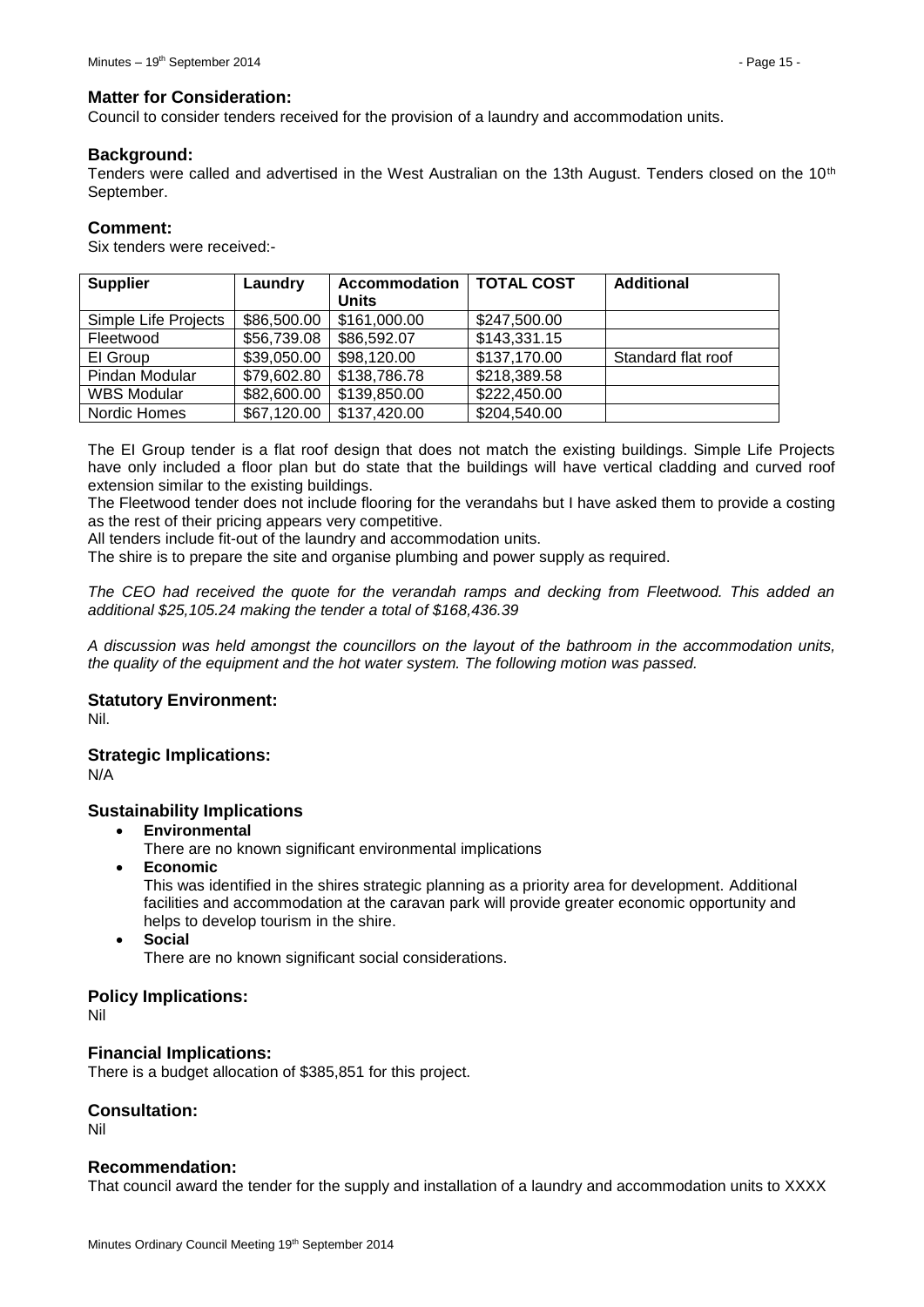Simple Majority

# *Council Decision:* **Moved: Councillor Squires Seconded: Councillor Broad** That council award the tender for the supply and installation of a laundry and accommodation units to Fleetwood Pty Ltd subject to the amendment of the bathroom layout and change to instantaneous gas hot water system, up to a total revised cost of \$180,000.00 inclusive of GST. **Carried For: 5 Against: 0**

<span id="page-15-0"></span>

| 17.4 | <b>ULP Tank at Roadhouse</b> |
|------|------------------------------|
|      |                              |

| File:              | 13.11                           |
|--------------------|---------------------------------|
| Author:            | Jenny Goodbourn                 |
| Interest Declared: | Nil                             |
| Date:              | 15 <sup>th</sup> September 2014 |
| l Attachments:     | Quotes Petro & FuelFix          |

#### **Matter for Consideration:**

Replacement of the underground ULP tank at the roadhouse.

#### **Background:**

A delivery of ULP was made on the 23rd July and when the tank was dipped on the following Friday it was discovered that there was a leak as most of it had gone. Further dips proved that the ULP tank was leaking as the fuel continued to reduce. We have had to stop using the tank and currently only have an emergency supply available at the depot for people that would be stranded here.

At the August meeting council resolved:

*That council amend the budget to defer the purchase of the handy hitch (\$50,000) and use \$35,000 of these funds toward the purchase and installation of a new ULP and diesel tank at the roadhouse*. This gave us a budget of \$75,000 to cover the two tanks.

#### **Comments:**

Following the last meeting the CEO and works supervisor met on site with representatives from Petro Industrial. Various options were discussed. Two quotes were prepared – one utilising our existing bowser which meant that the tanks would have to be installed in the garden bed to the west of the existing bowser and one with the tanks located near to the existing diesel tank. To install them further away would need the fitting of pumps to the tanks to push the fuel to the bowser as the new tanks are top fill/dispensing and the existing bowser would only be able to draw the fuel about 10-15 metres.

The quote for using the existing bowser was \$117,731.00 and to have a new bowser and tanks further away was \$ 159,337.00.

A quote from FuelFix was received which is \$133,707.00 but this does not include removal of the underground tanks (\$14,585.00) or the Dangerous Goods documentation which is required (\$8,850.00). The quotes were circulated to councillors for their consideration.

Regarding funding for the works. Following the budget amendment at the August meeting we have \$75,000 budgeted. We may well be able to lodge an insurance claim – this can only be determined when we get the old tank out and see what has caused the problem. I have notified LGIS of the possibility of a claim.

Other options could include a request to vary the R4R grant – we currently have \$385,851 in the budget for the new laundry and motel units. We may be able to use \$80,000 towards the fuel if they will agree to the variation.

Also I have received the \$42,404.46 insurance payment lodged in respect of the forensic audit council paid for in 2011.This provides an additional \$42,404 of unbudgeted income which could be used toward this.

Having no ULP available at the settlement is a major problem. It is having a big impact on the Pia Wajarri community who travel to the roadhouse for fuel and supplies and due to the remoteness and isolation of the settlement is also causing problems for travellers in the region.

Due to these problems President Halleen declared the situation an emergency under section 6.8 of the Local Government Act and authorised works to go ahead. This decision needs to be endorsed by council as the expenditure was not included in the annual budget.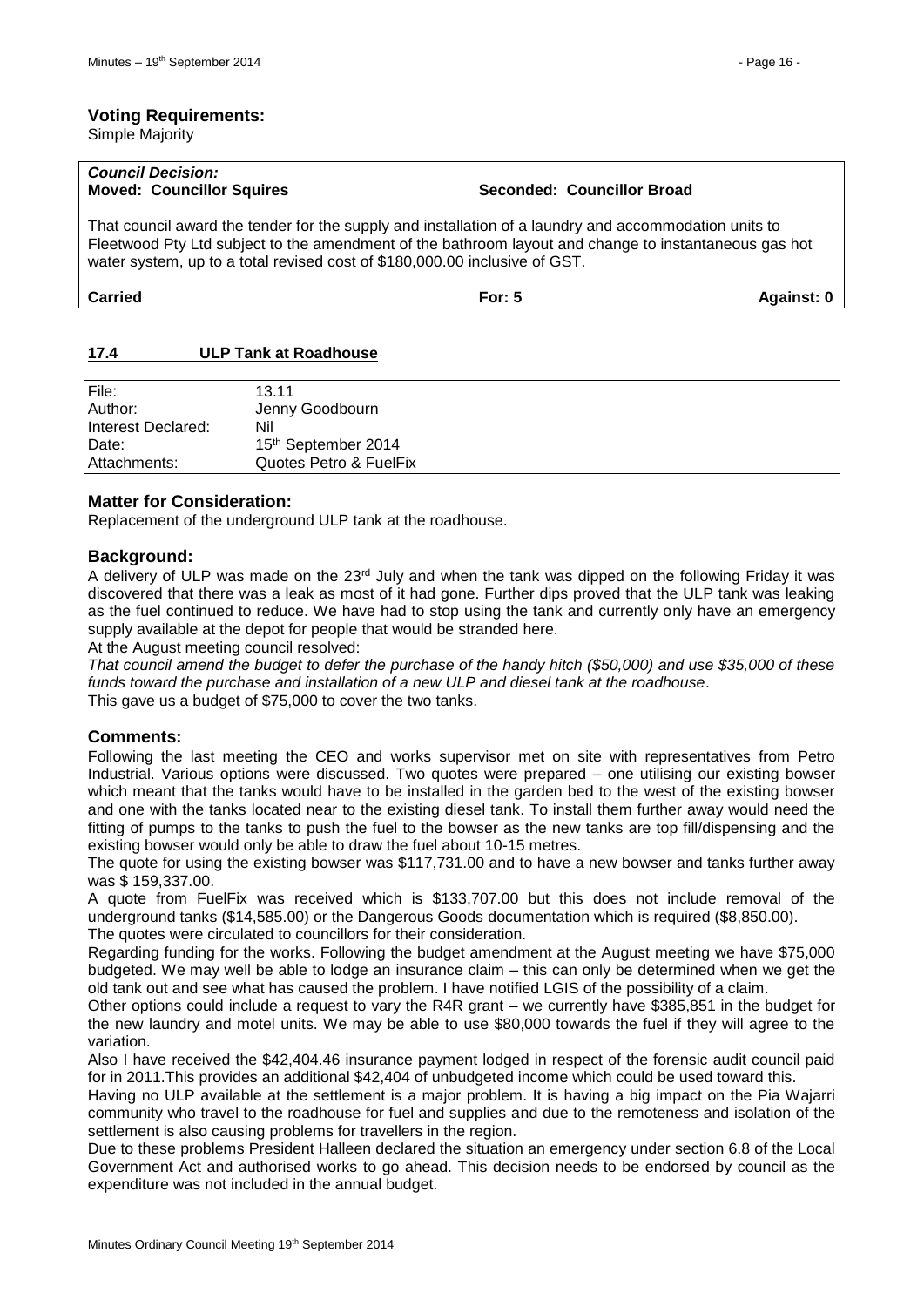*CEO Jenny Goodbourn updated the council on the pros and cons of both quotes and that her recommendation was to use Petro Industrial.*

#### **Statutory Environment:**

#### **Local Government Act 1995 s6.8.Expenditure from municipal fund not included in annual budget**

- (1) A local government is not to incur expenditure from its municipal fund for an additional purpose except where the expenditure —
	- (a) is incurred in a financial year before the adoption of the annual budget by the local government; or
	- (b) is authorised in advance by resolution\*; or
	- (c) is authorised in advance by the mayor or president in an emergency

#### **Local Government (Function and General) Regulations 1996**

11.2 Tenders do not have to be publicly invited according to the requirements of this Division if —

(a) the supply of the goods or services is to be obtained from expenditure authorised in an emergency under section 6.8(1)(c) of the Act

#### **Sustainability Implications:**

**Environmental**

There are no known significant environmental implications associated with this decision

**Economic**

There are major significant economic implications associated with this decision as the provision of ULP at the settlement is a fundamental necessity for all road users.

**Social**

There are major significant social considerations associated with this decision, especially as part of the services provided to local residents and the Pia Wajarri Community.

#### **Strategic Implications:**

Nil

#### **Policy Implications:**

Nil

#### **Financial Implications:**

There is a current budget allocation of \$75,000. Other funding will be required but this will be decided once the tanks are removed and the cause of the problem is discovered as it may possibly be covered by insurance.

#### **Consultation:**

Petro Industrial FuelFix

#### **Recommendation:**

That council endorses the decision of the shire president to call this situation an emergency and authorises the expenditure to install a new retail fuel set-up as per the quote supplied by Petro Industrial.

#### **Voting Requirements:**

Absolute Majority

*Council Decision:*

**Moved: Councillor Broad Seconded: Councillor Squires**

That council endorses the decision of the shire president to call this situation an emergency and authorises the expenditure to install a new retail fuel set-up as per the quote supplied by Petro Industrial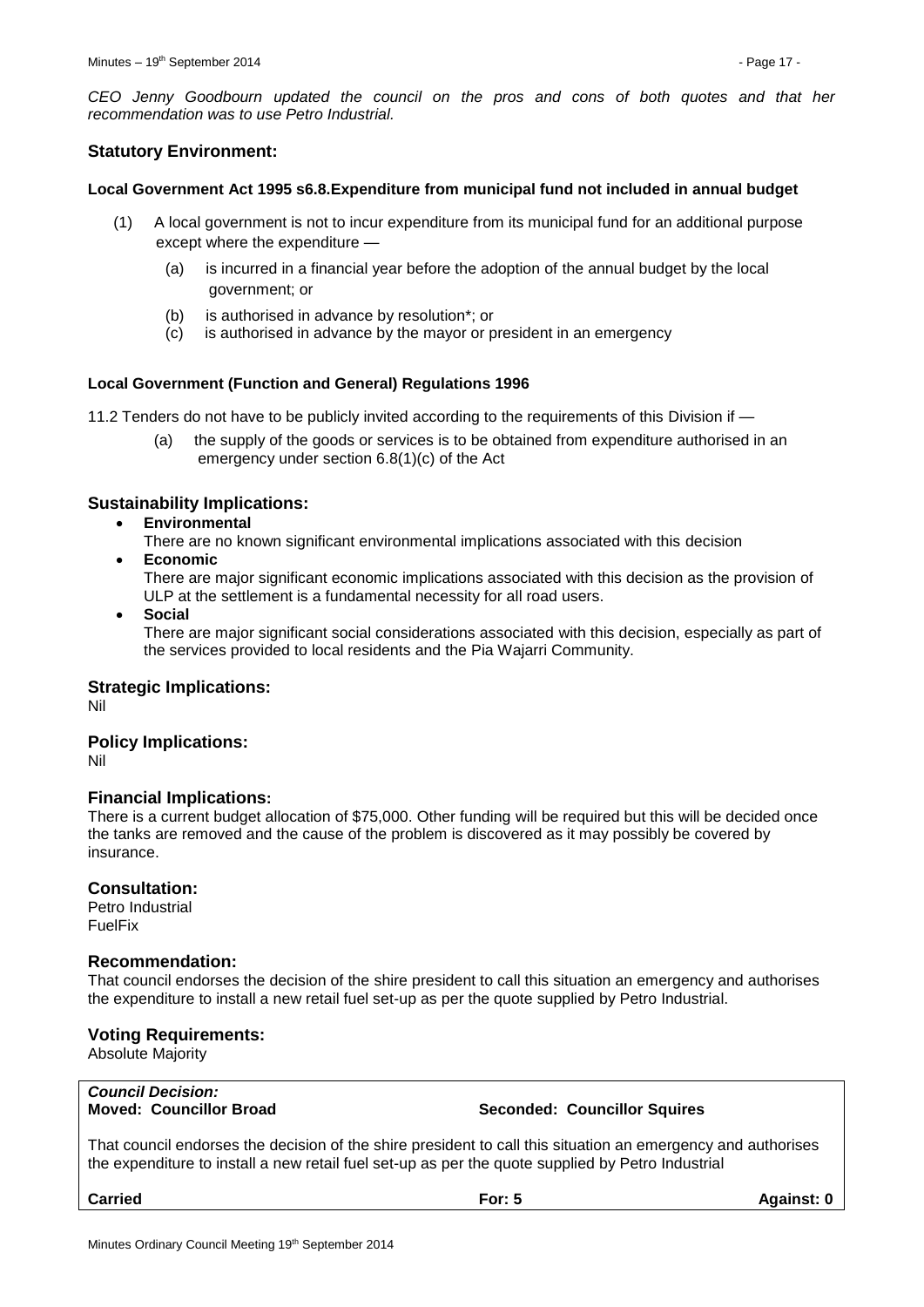#### <span id="page-17-0"></span>**17.5 Power Supply Issues**

| File:              | 13.11               |
|--------------------|---------------------|
| Author:            | Jenny Goodbourn     |
| Interest Declared: | Nil                 |
| Date:              | 15th September 2014 |
| l Attachments:     | JMG                 |

#### **Matter for Consideration:**

Power supply issues discovered at the settlement when recent repairs were carried out.

#### **Background:**

The settlement has been experiencing some problems with the diesel generators and at the August meeting council resolved:

- That council ratifies the decision made via teleconference to carry out the repairs and upgrade to the gen sets.
- That council amend the budget to defer the purchase of the handy hitch (\$50,000) and use \$15,000 of these funds toward the repairs and upgrade to the settlement gen sets

#### **Comments:**

Following the August meeting JMG were on site and carried out repairs to the settlement gen sets. Full details of all work undertaken is in the attached letter.

Whilst JMG were here they fitted up the old gen set as a back-up for the roadhouse. This was because the works they had to carry out necessitated taking the no 1 & 2 gen sets down for several hours over two days. They are proposing that they move this back to the generator shed and install it as a backup to power the road house, water pump and the office in case of emergencies.

They have found quite a few problems with the power supply and load distributions which are contributing to the problems with the generators and have proposed additional works to rectify these problems. We also had an issue with one of the green power domes outside the office – a tourist drove off straight over it. When JMG took the dome off the inside was broken and the wires were only a fraction apart. Had they have touched the whole system would have been knocked out.

Some of the damage – to the Easy Gen Control Module and the failed fuel pump - has been caused by electrical fusion and should be recoverable under our insurance. We are currently preparing a claim for submission to LGIS.

The total estimate for the proposed works is \$\$47,039 plus GST. Whilst these specific works had not been budgeted for we do have an allocation of \$100,000 for building maintenance in this year's budget and some of the proposed works do appear quite serious. The following email was received from JMG with the list of works so council may wish to determine which works it wishes to proceed with at this point. The recommendation includes some 'critical' spares be kept on site- these total \$7,449 + GST.

#### *Hi Brian / Jenny,*

*I have prepared the attached estimation of costs for the additional works that we identified as being required whilst on site some three weeks previous.*

*The attached document has a pricing schedule which gives estimates of the labour and material costs for the different items identified that you can delete if deemed as not required at this point in time.*

*In the best interests of power plant and the Settlement, we would as a minimum:*

- *Carry out the reconnection of the gen set 3 to the site main and carry out modifications as required to run gen 3 to power the road house, pumps and shire offices*
- *Modify the governor's on each gen set.*
- *Remove and replace damaged power dome.*
- *Change configuration of mains in power dome 2 to allow for parallel configuration.*
- *Replace fuel pump motor 2*
- *Supply and install new batteries and chargers to the gen set control panel*
- *Purchase additional spare main switches*
- *Install phase fail / power loss monitors to critical equipment.*
- *Change load distribution in the Road House.*
- *Check all domes and modify load distribution as required.*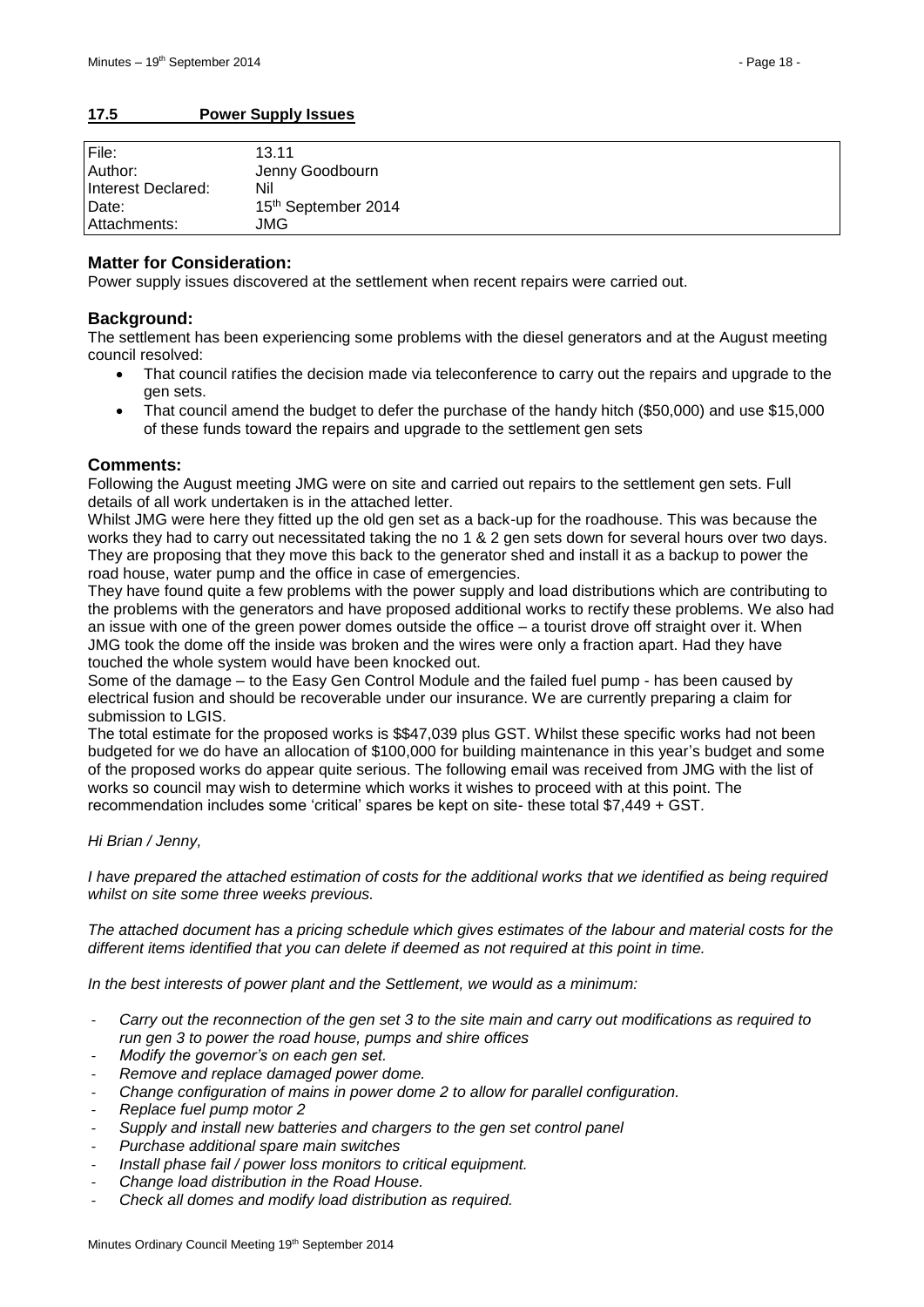*Additionally, the condition of the cabling within the CEO residence is such that the insulation around the conductors is degraded to a point that it is offering minimal resistance.*

*If you accept our quotation, it is our intention to be on site Monday 22nd September for a period of 5 days.*

*Look forward to hearing from you.*

*Kind Regards Michael Gribble*

*A discussion was held and the following motion was carried.*

#### **Statutory Environment:**

Nil

#### **Sustainability Implications:**

- **Environmental**
	- There are no known significant environmental implications associated with this decision
- **Economic**
- There are no known significant economic implications associated with this decision
- **Social**
	- There are no known major significant social considerations associated with this decision,

#### **Strategic Implications:**

Nil

#### **Policy Implications:**

Nil

#### **Financial Implications:**

Works could be carried out within the \$100,000 building maintenance allocation.

#### **Consultation:**

JMG

#### **Recommendation:**

That council authorises the additional electrical works as listed and engages JMG to carry out the repairs/upgrades.

#### **Voting Requirements:**

Simple Majority

# *Council Decision:*

#### **Moved: Councillor Squires Seconded: Councillor Foulkes-Taylor**

Council authorises JMG to undertake the works decided at the meeting and listed below. CEO to investigate other local contractors for other work to be completed as a matter of urgency. JMG to carry out the following works:- Modifications to site main switch board to suit reconnection of generator set 3. Supply, install align and connect new fuel pump motor. Re-terminate Museum Main Earth Supply and install under voltage relays to critical three phase motors and loads within the settlement such as depot air compressor, water pump sets etc.

**Carried For: 5 Against: 0**

*Council changed the officer's recommendation as they felt that some of the proposed works were not warranted and others could be done by a local contractor on a more cost effective basis.*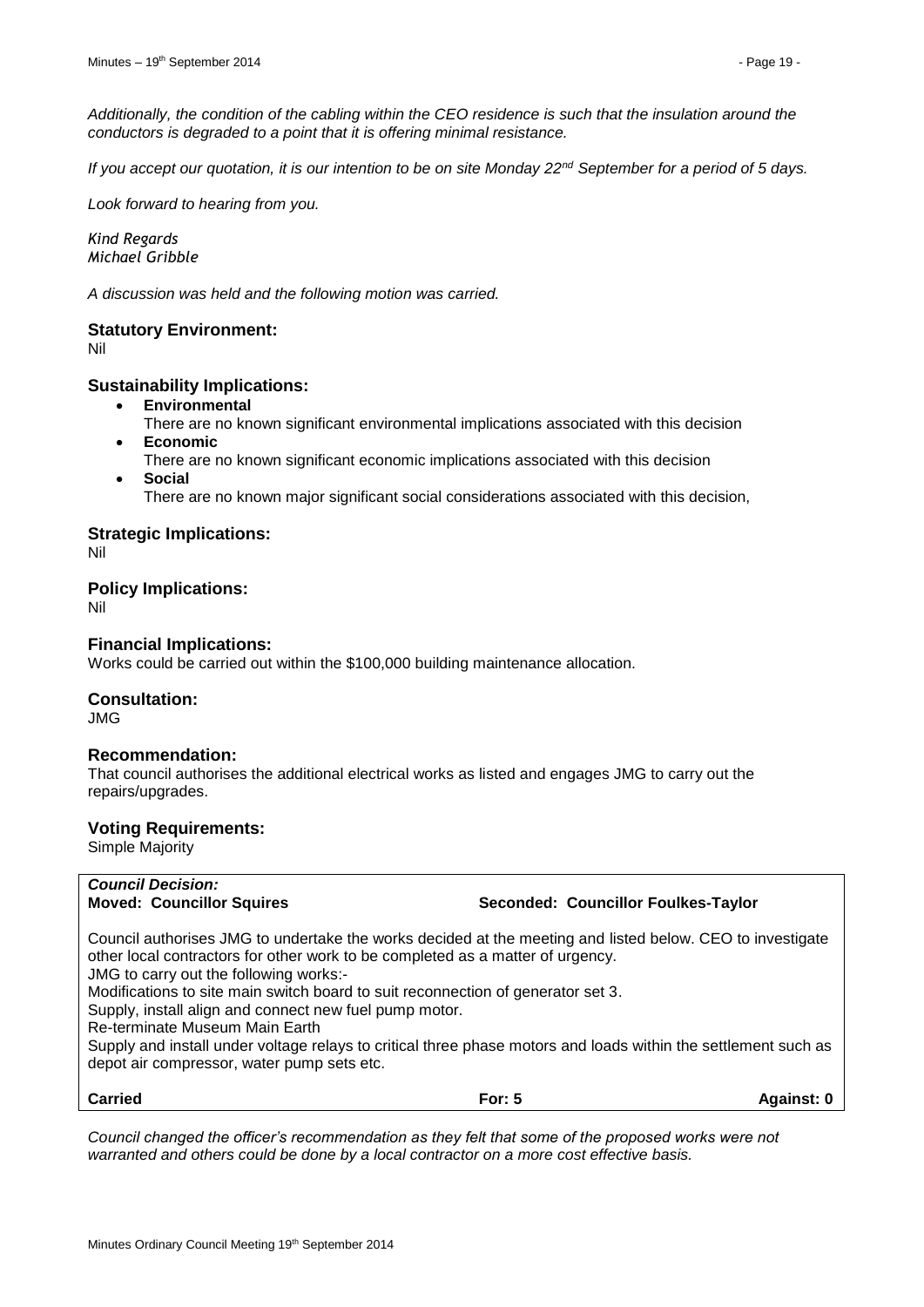*Council broke for lunch at 12.58pm Council returned from lunch at 1.55pm*

# <span id="page-19-0"></span>**18. ADMINISTRATION**

#### <span id="page-19-1"></span>**18.1 Boundary Alteration**

| File:              | 10.3                            |
|--------------------|---------------------------------|
| Author:            | Jenny Goodbourn                 |
| Interest Declared: | Nil                             |
| Date:              | 10 <sup>th</sup> September 2014 |
| Attachments:       | Upper Gascoyne Letter           |

#### **Matter for Consideration:**

Letter to request correction/alteration to boundary.

#### **Background:**

We have received the attached letter from the Shire of Upper Gascoyne regarding a minor boundary change to allow for all of Carey Downs Station to be within the Shire of Upper Gascoyne.

#### **Comments:**

According to the Landgate shire map the boundary shows all of Carey Downs and Callytharra Springs stations in the Shire of Upper Gascoyne but on the valuation roll received from the Valuer General there is 16,894 hectares of Carey Downs listed in the Shire of Murchison with a value of \$7,004. This results in a minimum rate charge being generated by the Shire each year as well as a larger rate charge from the Shire of Upper Gascoyne.

It would appear there is an error somewhere that needs to be corrected so the pastoral lease boundary aligns with the shire boundary.

The Shire of Upper Gascoyne is intending to make a submission for the alteration and is requesting the support of the Shire of Murchison in this application.

#### **Statutory Environment:**

Nil

#### **Sustainability Implications:**

- **Environmental**
	- There are no known significant environmental implications associated with this decision
- **Economic**
- There are no known significant economic implications associated with this decision
- **Social**

There are no known significant social considerations associated with this decision

# **Strategic Implications:**

Nil

## **Policy Implications:**

Nil

#### **Financial Implications:**

Loss of \$261 minimum rate charge – negligible in the overall budget of the shire.

#### **Consultation:**

Shire of Upper Gascoyne

#### **Recommendation:**

That council write to the Shire of Upper Gascoyne in support of the minor boundary alteration so that the pastoral lease boundaries align with the Shire boundary – resulting in all of Callytharra Springs Station and Carey Downs Station being within the Shire of Upper Gascoyne.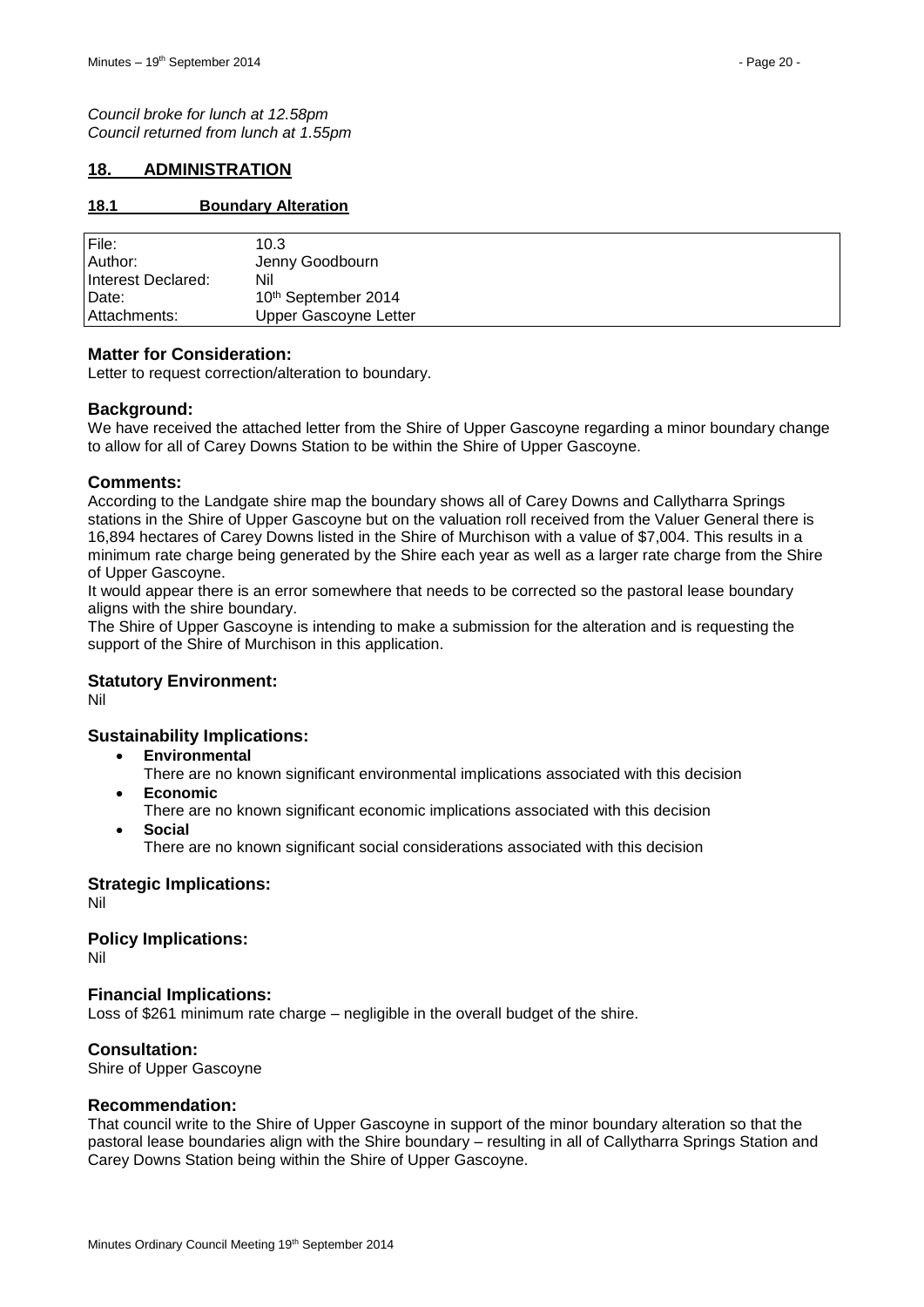#### **Voting Requirements:**

Simple Majority

# *Council Decision:*

#### **Moved: Councillor Broad Seconded: Councillor Whitmarsh**

That council write to the Shire of Upper Gascoyne in support of the minor boundary alteration so that the pastoral lease boundaries align with the Shire boundary – resulting in all of Callytharra Springs Station and Carey Downs Station being within the Shire of Upper Gascoyne.

**Carried For: 5 Against: 0**

#### <span id="page-20-0"></span>**18.2 Renewal of Lease**

| File:<br>Author:   | 3.2<br>Jenny Goodbourn  |
|--------------------|-------------------------|
| Interest Declared: | Nil                     |
| Date:              | 10th September 2014     |
| Attachments:       | Renewal of Lease Letter |

#### **Matter for Consideration:**

Letter to request renewal of lease received from the Department of Lands.

#### **Background:**

We have received the attached letter from the Department of Land regarding the renewal of lease- Victoria Location 12268. The current lease is due to expire on the 31 December 2014. The Department of Land is requesting any comments or objections to offering the current lessee a new lease for the purpose of "Grazing" for a term of five years.

#### **Comments:**

The lease is currently in the name of Dain Pty Ltd and appears to be in the vicinity of Yallalong Station.

I cannot see that there would be any objection to the renewal of the current lease for a further five years.

*A discussion was held as to where the property is and it was agreed that is was attached to Yallalong. Cr Whitmarsh confirmed this when he looked it up. GPS co-ordinates were provided with the application.*

## **Statutory Environment:**

Nil

## **Sustainability Implications:**

- **Environmental**
- There are no known significant environmental implications associated with this decision
- **Economic**
	- There are no known significant economic implications associated with this decision **Social**
		- There are no known significant social considerations associated with this decision

## **Strategic Implications:**

Nil

**Policy Implications:**

Nil

**Financial Implications:** Nil

**Consultation:** Shire of Upper Gascoyne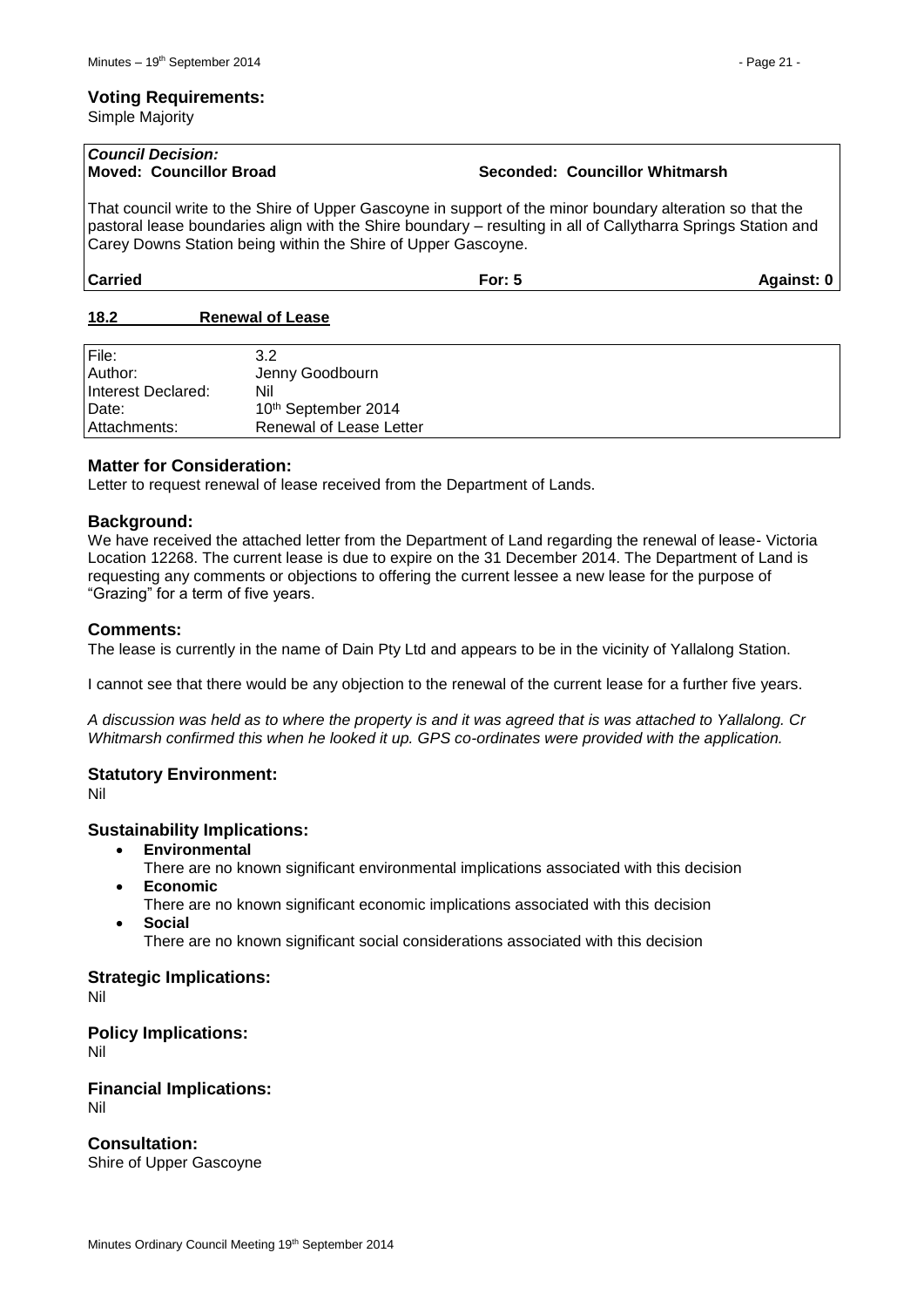That council write to the Department of Land and confirms that there are no comments or objections to the renewal of the lease – Victoria Location 12268 – Shire of Murchison for a further five years.

#### **Voting Requirements:**

Simple Majority

# *Council Decision:*

**Moved: Councillor Whitmarsh Seconded: Councillor Squires**

That council write to the Department of Land and confirms that there are no comments or objections to the renewal of the lease – Victoria Location 12268 – Shire of Murchison for a further five years.

| <b>Carried</b> | For: $5$ | Against: 0 |
|----------------|----------|------------|

#### <span id="page-21-0"></span>**18.3 Liquor Restrictions**

| File:                | 4.42                         |
|----------------------|------------------------------|
| Author:              | Jenny Goodbourn              |
| I Interest Declared: | Nil                          |
| Date:                | 15th September 2014          |
| l Attachments:       | Proposed liquor restrictions |

#### **Matter for Consideration:**

Letter received from the Department of Racing Gaming and Liquor.

#### **Background:**

We have received the attached letter from the Department of Racing Gaming and Liquor. This matter was brought up in August last year following a report received from the Department regarding proposed liquor restrictions in the shires of Meekatharra, Cue, Mount Magnet, Sandstone and Yalgoo. At the time Council resolved:

- *1. That the Shire of Murchison write a letter to Peter Minchin, Director of Administrative Law, Department of Racing Gaming and Liquor to advise that they are not in support of the proposed alcohol restrictions.*
- *2. That the Shire of Murchison works in conjunction with the neighbouring shires to support any submissions that they may prepare following further investigation and reports currently being carried out by those shires.*

A letter was sent to the Department of Racing Gaming and Liquor on the 28<sup>th</sup> August.

#### **Comments:**

Following receipt of the letter of the 26<sup>th</sup> August the subsequent email was received from Mr Roy McClymont, CEO of Meekatharra.

*Good morning CEOs (Cue, Mt Magnet, Yalgoo and Sandstone)*

*Most of you will now have received a copy of the letter from the Department of Racing Gaming and Liquor (RGL) to Murfett Legal (the lawyers acting for all the affected licensees).*

*For the new CEO's to our region; this has been an incredibly frustrating and contemptible process. All of the five targeted shires strongly opposed any increased liquor restrictions in their towns and wrote letters clearly explaining their opposition and the reasons behind it. All five shires also supported Meekatharra in engaging a professor of statistics from Murdoch University to write a report in response to the initial Police Report to the Director of Liquor Licensing.* 

*However despite strong opposition by the affected communities, Mr Minchin, a state public servant has decided to propose increased liquor restrictions on all five communities.*

*It appears that we have not even been extended the opportunity to comment on these new proposals.* 

*My Council will however consider this latest proposal at its September meeting and will no doubt wish to provide further comment to Mr Minchin.*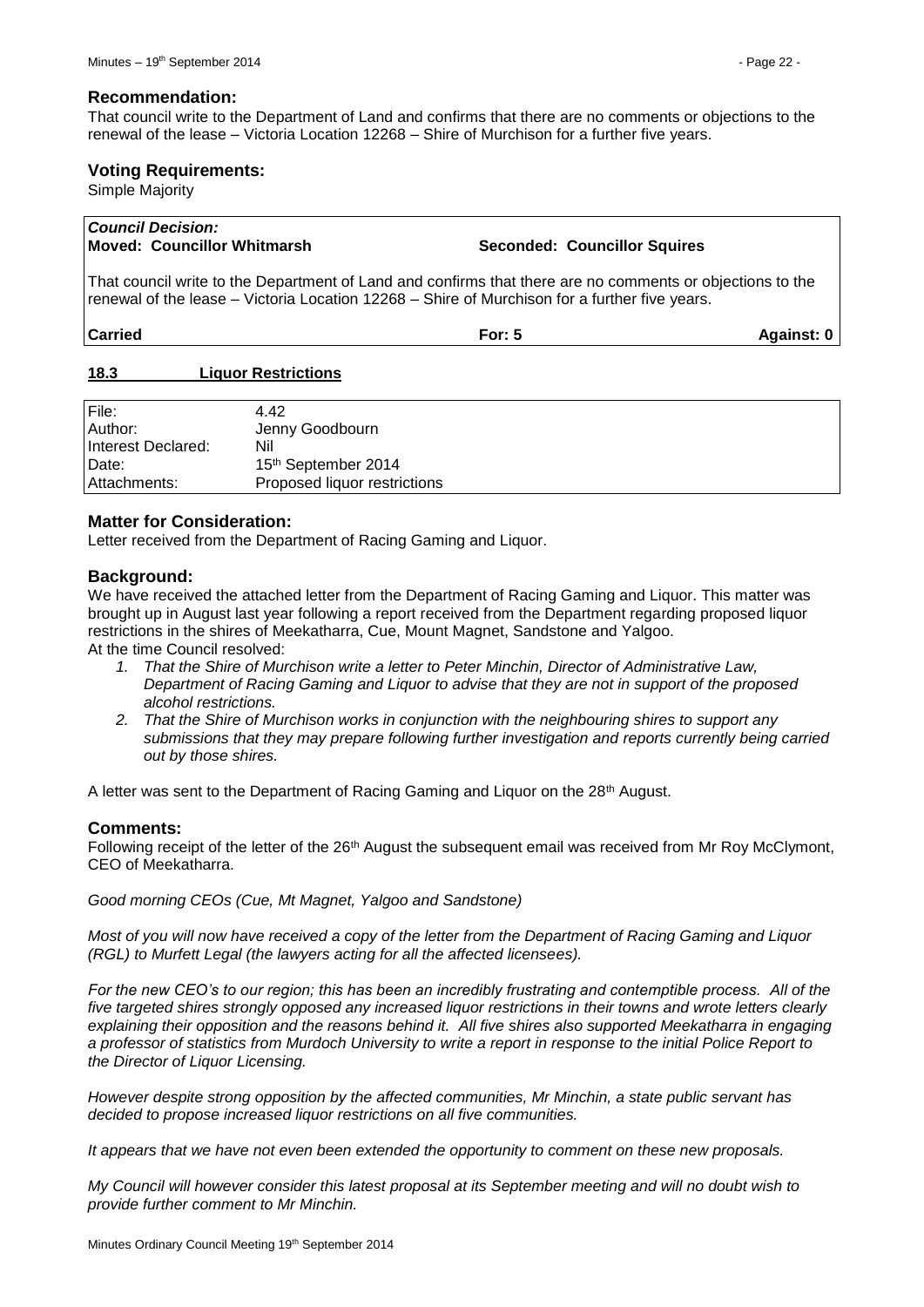*The licensees group will make their "show cause" comments through the lawyer that they have jointly engaged.*

*My President and I believe there would be merit in a group of CEO's and Shire Presidents meeting with the Director of Liquor Licencing, Mr Minchin and Minister Waldron.*

*Given the imposed timeframe, this may not be possible until after the final decision is made, however we believe it would still be worthwhile.* 

*We propose that the meeting would be requested direct through WALGA staff.*

*Please advise whether you and your President agree that we should endeavour to arrange a meeting and whether you and/or your President would be interested in attending the meeting.* 

*Does anyone have any other suggestions as to how we should deal with this latest development?*

*Kind regards*

*Roy*

#### *Roy McClymont Chief Executive Officer Shire of Meekatharra*

Whilst the Shire of Murchison is not directly impacted by this decision it does have implications on businesses and residents in the surrounding shires and I think we should give full support to any decision made by those directly affected.

#### **Statutory Environment:**

Nil

## **Sustainability Implications:**

- **Environmental**
- There are no known significant environmental implications associated with this decision
- **Economic**
	- There are no known significant economic implications associated with this decision
- **Social**
	- There are no known significant social considerations associated with this decision

#### **Strategic Implications:**

Nil

**Policy Implications:** Nil

**Financial Implications:** Nil

**Consultation:** Nil

#### **Recommendation:**

That the Shire of Murchison gives support to the proposed meeting with the Director of Racing, Gaming and Liquor Licencing and Minister Waldron and that this meeting be arranged via WALGA.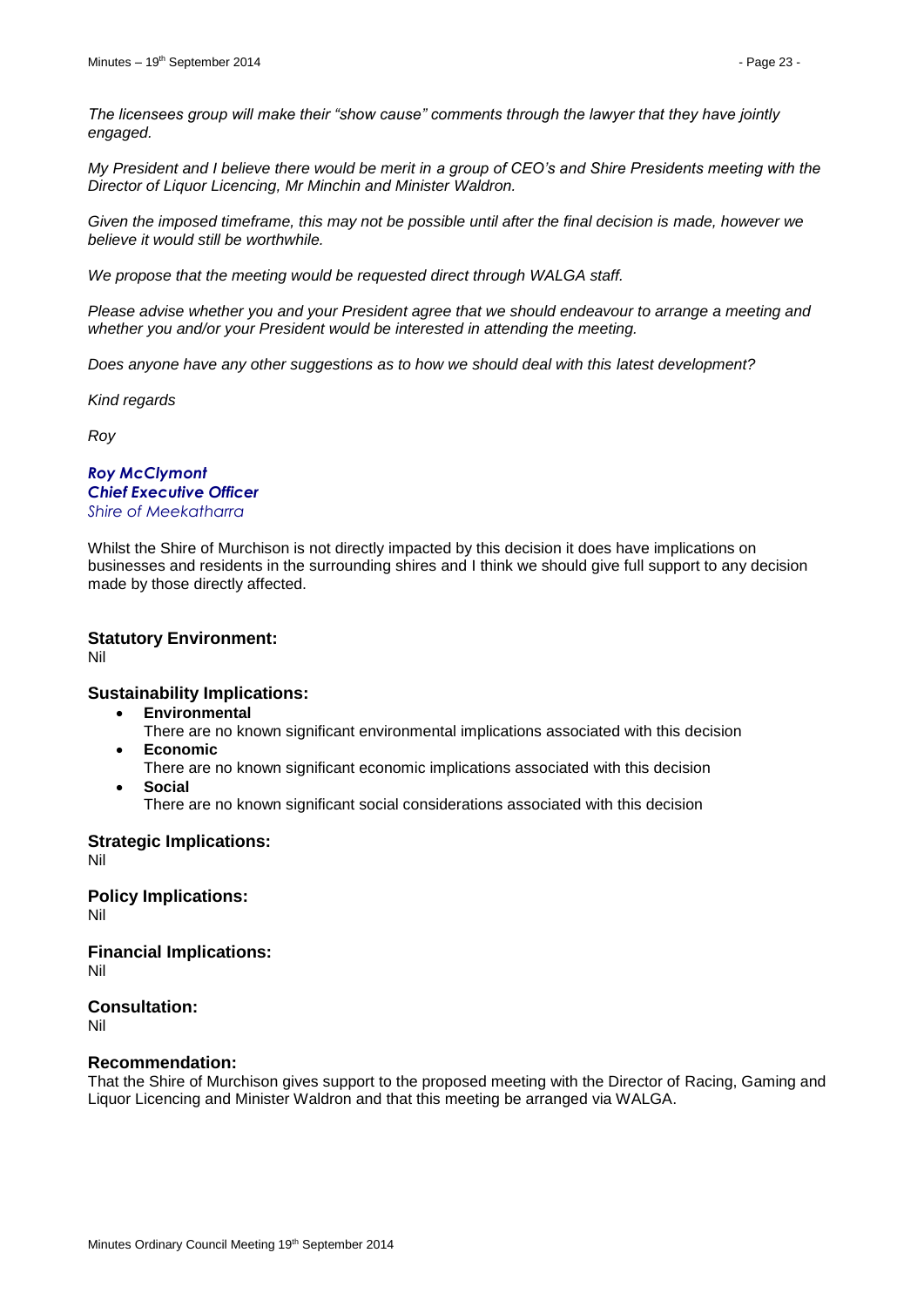#### **Voting Requirements:**

Simple Majority

That the Shire of Murchison gives support to the proposed meeting with the Director of Racing, Gaming and Liquor Licencing and Minister Waldron and that this meeting be arranged via WALGA.

**Carried For: 5 Against: 0**

## <span id="page-23-0"></span>**19. NOTICE OF MOTION**

*Nil*

# <span id="page-23-1"></span>**20. CEO ACTIVITY REPORT**

| Date                      | <b>Activity</b>                                                                            |
|---------------------------|--------------------------------------------------------------------------------------------|
| <b>CEO</b>                |                                                                                            |
| 19 <sup>th</sup> August   | Teleconference with Yalgoo, Cue and Jonelle Tyson SEMC regarding a joint AWARE             |
|                           | application for emergency recovery officer                                                 |
| 22 <sup>nd</sup> August   | Meeting with Roadhouse operators to discuss matters                                        |
| 23 <sup>rd</sup> August   | Official opening of the Botanic Walk                                                       |
| 26 <sup>th</sup> August   | Meeting on site with Petro Industrial and Works Supervisor – discussion on options for new |
|                           | ULP tank.                                                                                  |
| 27 <sup>th</sup> August   | CEO in Geraldton - Doctors appointment and dentist.                                        |
| 29 <sup>th</sup> August   | Trevor & Leanne Hipper attended Tidy Towns Awards. Anti-Litter poster initiative won the   |
|                           | 'Young Legends' award.                                                                     |
| 3rd-4th September         | RSM Bird Cameron on site for annual audit                                                  |
| 8 <sup>th</sup> September | Teleconference – Mid West Gascoyne Local Government Emergency Management Network           |
|                           | Meetina                                                                                    |
| 9 <sup>th</sup> September | 11.30 meeting with Jonelle Tyson - SEMC regarding LEMA and shire responsibilities.         |
| 9 <sup>th</sup> September | LEMC meeting 1pm-3pm at Murchison settlement                                               |
| 9 <sup>th</sup> September | Meeting with Gavin Egan of Wajarri Holdings                                                |

*CEO Jenny Goodbourn elaborated on her activity report. The new fire truck should be here about the end of October. The gentleman that was doing the sign writing had been away ill for 3 weeks which has caused a hold up.*

*Cr Foulkes-Taylor asked if there were going to be minutes distributed from the recent LEMC meeting and he was advised that they will be sent out very soon.*

#### **Recommendation:**

That the CEO's Activity Report be accepted.

## **Voting Requirements:**

Simple Majority

| <b>Council Decision:</b><br><b>Moved: Councillor Foulkes-Taylor</b> |          | Seconded: Councillor Whitmarsh |
|---------------------------------------------------------------------|----------|--------------------------------|
| That the CEO's Activity Report be accepted.                         |          |                                |
| <b>Carried</b>                                                      | For: $5$ | Against: 0                     |